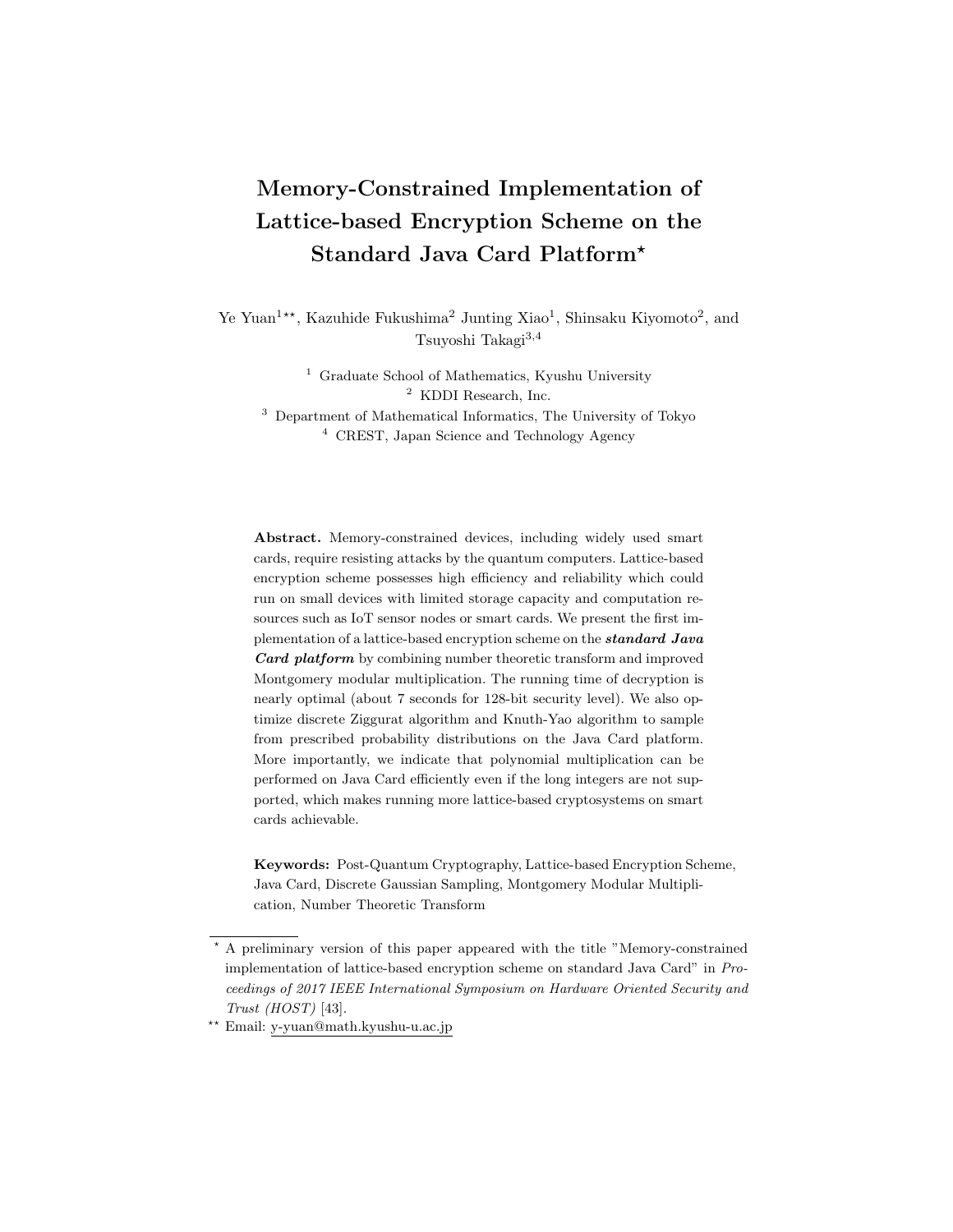# **1 Introduction**

Java Card is a mainstream applet development platform which allows developers to program in a subset of the Java language or run applets on a deployed smart card virtual machine. It is now widely used in telecommunications, finance, and banking, and aims to define a standard smart card computing and developing environment [20]. The card vendors and issuers can develop and test applets on smart cards quickly due to its interoperability and standard development interface; hence, the costs of applet development, employment, and maintenance are reduced significantly. Accordingly, Java Card has rapidly become the most popular smart card platform.

In the IoT era, tons of devices will be connected to the Internet and need cryptographic schemes for the security and privacy. As an essential part of IoT ecosystems, embedded devices like smart cards also require safe and reliable data protection features. A significant unique benefit for Java Card vendors and issuers is inherent security, including secure memory/data protection and cryptographic support. Typically, standard Java Card platform has an insufficient computational capability (see [17,40]). To make up for the processing capacity, almost all Java card manufacturers install dedicated cryptographic co-processors to speed up the operations of encryption algorithms such as 2048-bit RSA. However, Shor's algorithm that was introduced in [39] for factorization and computation of discrete logarithms on quantum computers can efficiently break the traditional RSA and elliptic curve cryptography (ECC). Since National Security Agency (NSA) announced that they planned to transition from RSA and the ECC to a new set of quantum resistant algorithms, post-quantum cryptography (PQC) has attracted more attention from academic and industries.

Lattice-based cryptography [30] is known to be secure against attacks by quantum computers. As one of the variants of lattice-based cryptography, ring-LWE based encryption schemes (see [26]) possess high efficiency and reliability. In recent years, the interest of implementation of ring-LWE based cryptography on various devices has emerged. Some previous works such as [4,16,27,34,35] have reported practical implementations on hardware or small devices. However, very limited literatures provided the implementation of ring-LWE based cryptography on individual smart cards, e.g., [5,6]. Considering the extensive usage of smart card markets, PQC needs to be implemented on the standard Java Card platform, imperatively.

Recently, more instantiations of ring-LWE based encryption schemes and key encapsulation mechanisms such as [1,7] had been submitted as the candidates of the PQC standardization project launched by National Institute of Standards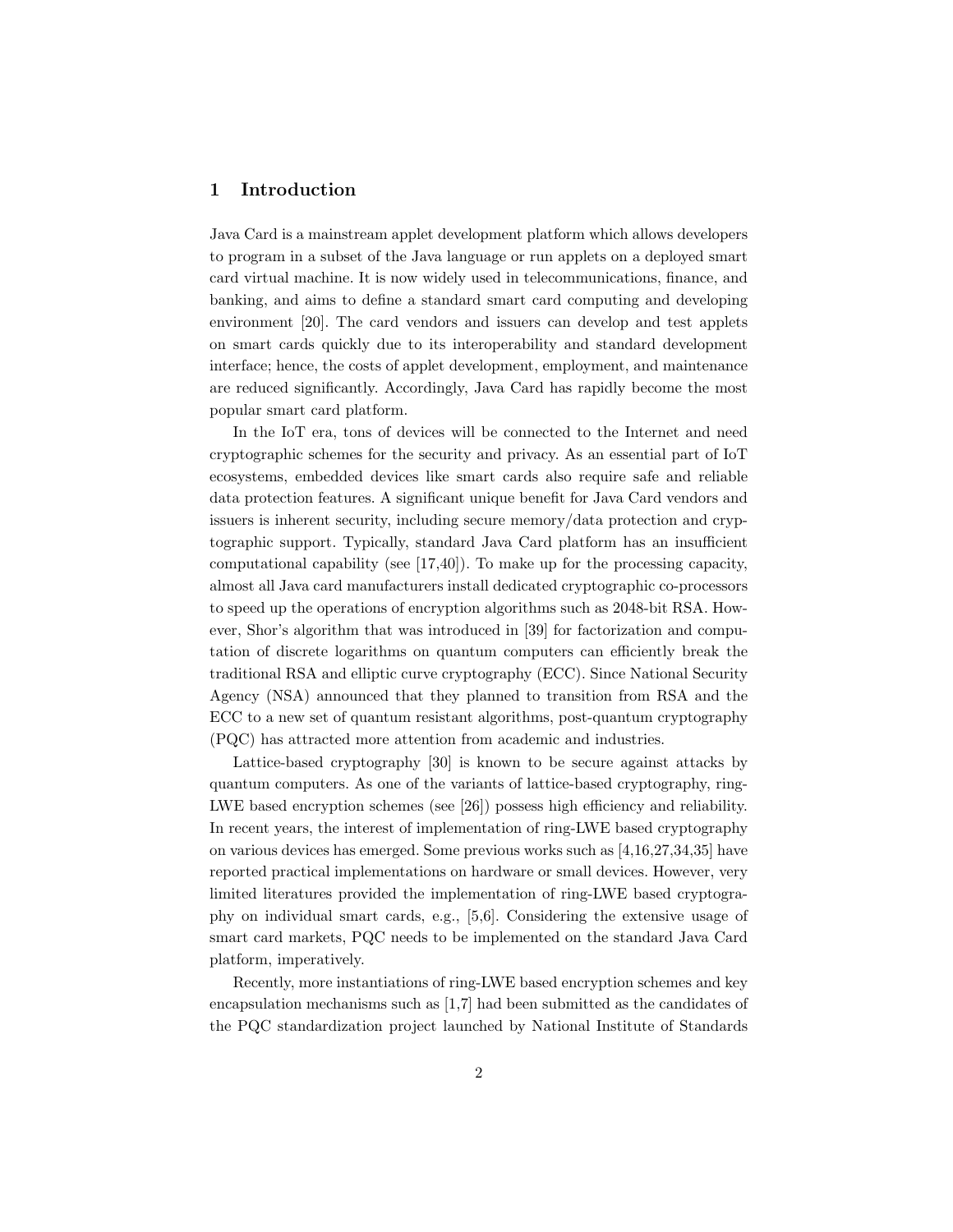and Technology (NIST) (see [31]); hence, it is necessary to investigate the performance of ring-LWE based cryptography on memory-constrained devices such as widely used smart cards. We also have implemented several famous ring-LWE based encryption schemes around 128-bit security on IoT devices successfully (see [42]). We noticed that polynomial multiplication is a challenge as well as the most expensive operation on memory-constrained devices due to the fact that there is insufficient computing capacity. Some literature provides polynomial operations optimized for specific parameters or architecture used in experiments such as [1,6], but we would like to find a general solution for all possible parameter sets and see the performance on the Java Card platform.

On the other hand, concerning the implementation of ring-LWE encryption scheme, the function of sampling from a target discrete Gaussian distribution is an indispensable component. However, sampling random values from a discrete Gaussian distribution on standard Java Card platform is still a quite tricky task. Studies were performed to deal with discrete Gaussian sampling in some literature, e.g., rejection sampling methods in [12,15,18], inversion sampling method in [33], discrete Ziggurat method in [3], and Knuth-Yao method in [23]. Rejection sampling does not require too much memory consumption but needs lots of time on high-precision computing. Inversion algorithm pre-computes and stores the cumulative distribution function (CDF) of the sampled distribution. When a probability is generated uniformly at random, it is very convenient to use the CDF in determining the sampled value directly. However, when applied to the standard Java Card platform, it is quite time-consuming to generate highprecision decimals. These two discrete Gaussian sampling methods are relatively straightforward but inefficient on such memory-constrained device. Therefore, we apply discrete Ziggurat algorithm [3] and Knuth-Yao algorithm [23] to sample random values from a target probability distribution. Different from rejection sampling and inversion algorithm, discrete Ziggurat algorithm and Knuth-Yao algorithm are aimed at getting a speed-memory trade-off. However, due to the limited computational capacity of Java Card, there is not enough space for a large look-up table storage, and it is inefficient to simulate floating-point number arithmetic using small integers, which is essential for many discrete Gaussian sampling algorithms.

### **1.1 Paper contribution**

Our focus is to consequently implement the original ring-LWE encryption scheme [26] on the standard Java Card platform (or, simply, "Java Card" for short) with good compatibility, portability, and expansibility. In this paper, firstly, we implement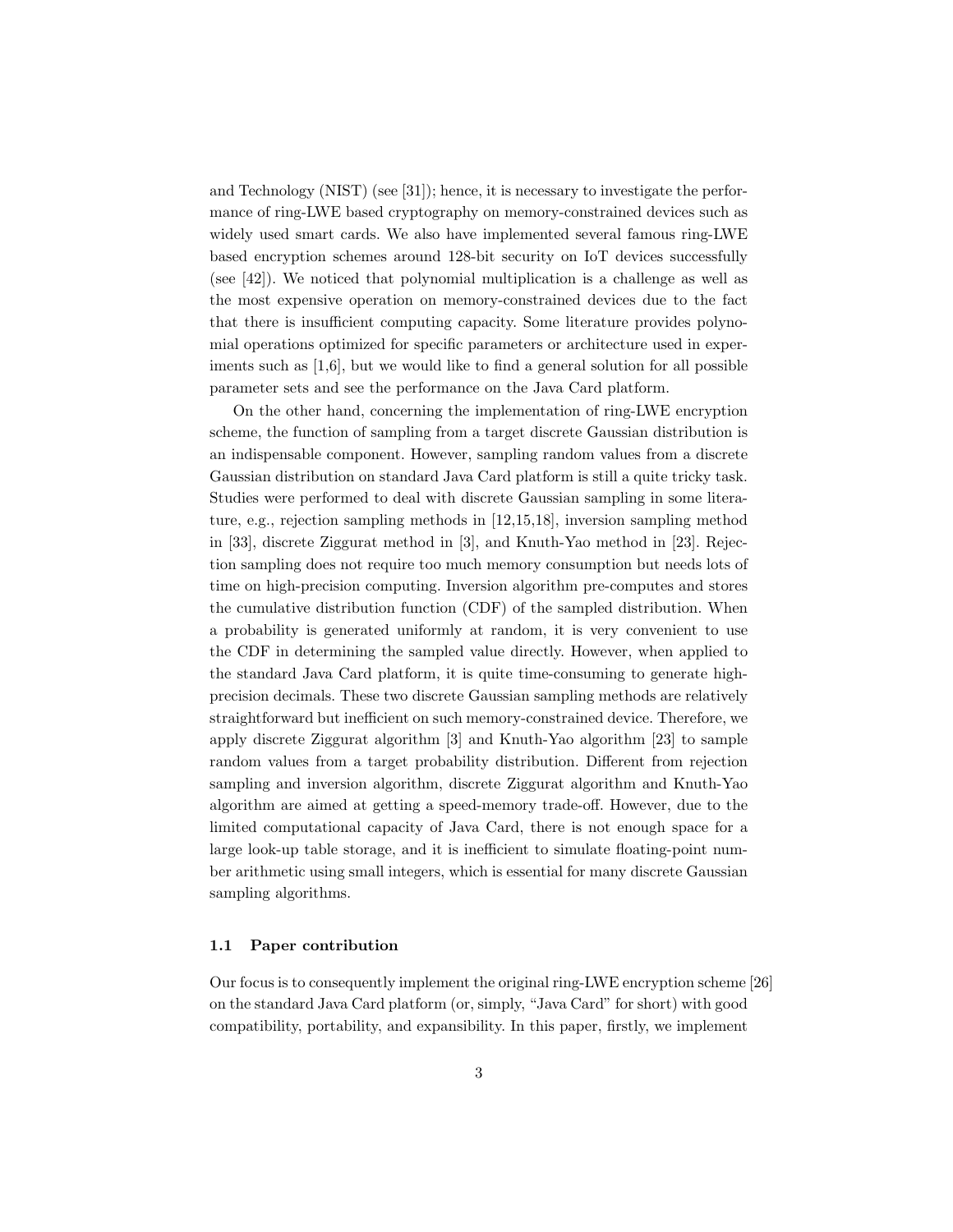and optimize discrete Ziggurat method and Knuth-Yao method on Java Card by reducing the storage consumption. The results show that even slight optimization of storage space can decrease those running time significantly. Secondly, we revisit the approach of the polynomial multiplication using more memory efficient algorithms and then improved the implementation of Java Card. In our previous work, we have shown polynomial multiplication is a challenge as well as the most expensive operation because of the insufficient computing capacity of Java Card. Compared to the previous work, further improvements of the implementation are achieved by reducing local method invocation and the use of temporary arrays. Thirdly, we propose an improved Montgomery modular multiplication from [2], which can be carried out for big integer arithmetic using only small integer operations without loss of accuracy and integer overflow. By combining efficient multiplication approach such as number theoretic transform (NTT) with the improved modular multiplication, we are the first to perform efficient polynomial multiplication with arbitrary large coefficients or moduli on Java Card, that means it is possible to apply ring-LWE based cryptography on more memory-constrained devices. Our solution obtains the nearly optimal running time (*about 7 seconds* of decryption, and it is *more than 10 times faster* than our previous result) for an approximate security level of AES-128. With the performance boost over upgrading hardware, apparently, there is much room for improvement in our future work.

### **1.2 Differences**

The major differences between this extended version and the previous conference paper [43] are as follows:

- **–** We refactor our implementation of modular multiplication (see [2]), NTT, and inverse NTT methods (see [24,35]) on Java Card. We reduce the memory overhead of creating temporary instances and the number of function calls, and vastly improve the efficiency of modular multiplication and polynomial operations.
- **–** We present our optimized approaches for discrete Gaussian sampling on Java Card and report the experiment results. We perform optimized binary number generating method and optimize the look-up tables to improve the performance of discrete Gaussian sampling on Java Card. The former aims at accelerating the discrete Ziggurat algorithm, whereas the latter optimizes the probability array tables for the Knuth-Yao algorithm by adding additional sign bits. Our optimizations are the result of a trade-off between cost, performance, and security.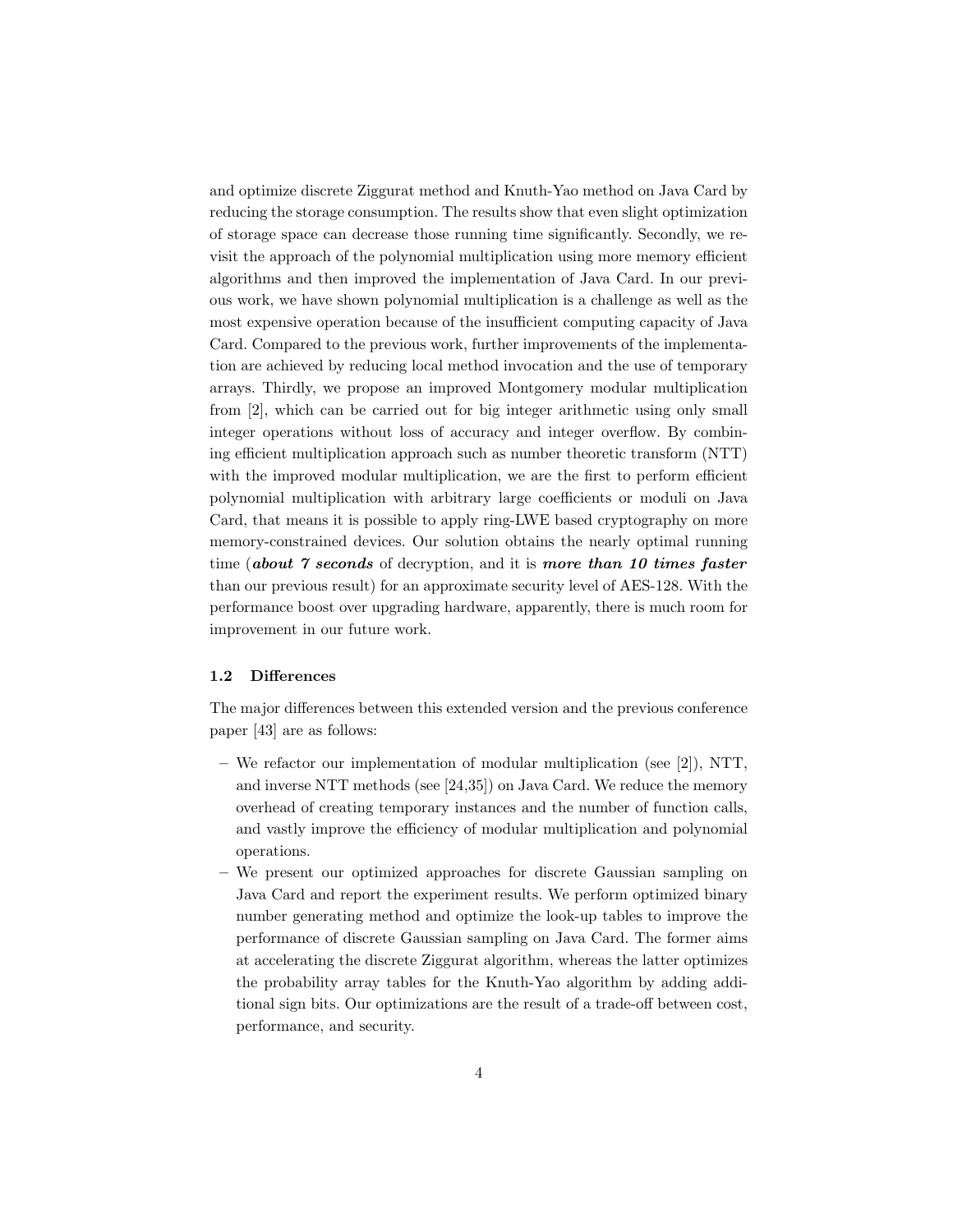**–** We rewrite the descriptive portions and explain the motivation and significance of our work in detail. We also report our experimental results and compare with our previous work, e.g., decryption is more 10 times faster than that of our previous work, and only costs about 7 seconds using 128 bit security parameter set. The results show that this combination method requires far less memory capacity and significantly improves computational speed.

### **1.3 Outline**

The rest of this paper is organized as follows. We give a brief mathematical background of discrete Gaussian sampling and the ring-LWE based encryption scheme in Section 2. We introduce the specification of Java Card in Section 3 and describe our implementation techniques in Section 4. We then give the experiment reports of our implementation on a standard Java Card in Section 6. Finally, we conclude this paper in Section 6.

# **2 Preliminaries**

In this section, we introduce the relevant mathematical background for discrete Gaussian sampling and the ring-LWE based encryption scheme [26].

Throughout this paper, the symbols  $\mathbb{Z}$  and  $\mathbb{Z}_q$  denote the ring of integers and ring of integers modulo a positive integer q, respectively, and  $\mathbb{Z}_q[x]$ , denotes the polynomials over  $\mathbb{Z}_q$ . Polynomials are denoted by bold italic letters such as **f** or *A*, while vectors, bold small letters such as **v** and matrices, bold large letters such as **A**.

### **2.1 Discrete Gaussian sampling**

We define discrete Gaussian distribution  $D_{L,\sigma}$  for given lattice *L* and deviation *σ*, and  $\exp(-\pi ||\mathbf{x}||/s^2)$  is the probability centered at zero of any  $x \in L$ , where  $s = \sigma \sqrt{2\pi}$ . In our case, we set  $L = \mathbb{Z}$  so that each integer is sampled randomly from  $D_{\mathbb{Z},\sigma}$ .

The tail of the sampled discrete Gaussian distribution should have a finite length so that every sampling algorithm can cover it. Therefore, it is necessary to choose a suitable tail-cut factor  $t > 0$  to determine the range of sampled values. Note that the sampled discrete Gaussian distribution differs from normal distribution because of the tail bound. The tail bound is closely related to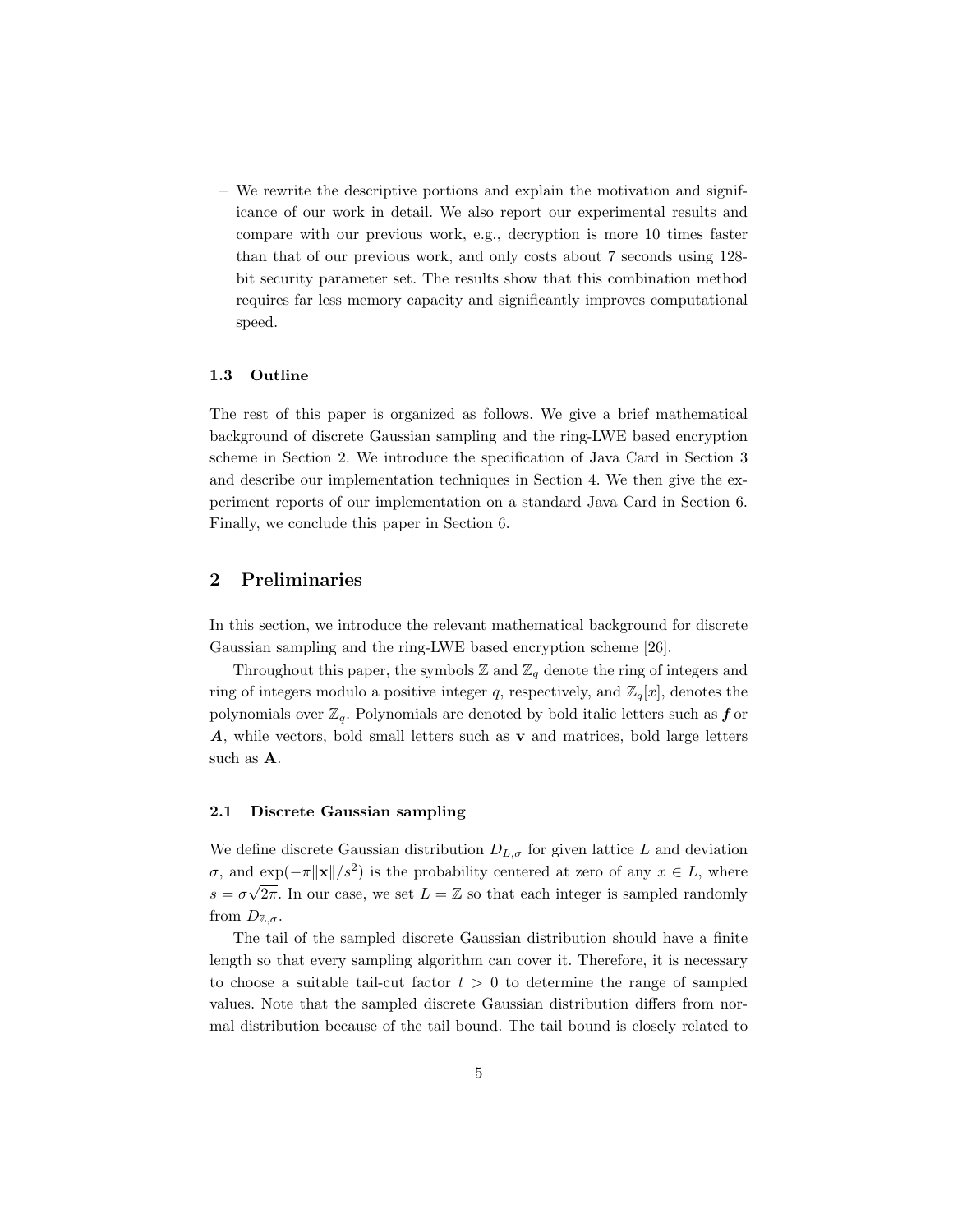the maximum statistical distance allowed by the security parameters discussed in [38].

Sampling from a target discrete Gaussian distribution on Java Card is a big challenge due to its specification (these features will be discussed in Section 3). Computing the probabilities is a resource-consuming operation that depends on the floating-point capabilities of the devices. In general, the high precision floating-point operation or large storage is required as explained in [9]. Therefore, setting the suitable precision is very significant. In our case, the random values are pre-computed and stored in particular ways to reduce computation cost and storage, and a detailed introduction of discrete Gaussian sampling will be discussed in Section 4.1.

### **2.2 Ring-LWE based encryption scheme**

The definition of the ring-LWE problem in [26] is similar to the original LWE problem presented by Oded Regev in [36] firstly. Let a polynomial ring  $R_q$  =  $\mathbb{Z}_q[x]/(x^n+1)$ , called  $R_q$  an ideal lattice if each polynomial in  $R_q$  has a bijective mapping to an ideal in  $\mathbb{Z}_q^n$ . Given a pair of polynomials  $(a, b) \in R_q \times R_q$ , the search version of the ring-LWE problem is to find the secret  $s \in R_q$ , where  $a$ is chosen uniformly and  $\mathbf{b} = \mathbf{a}\mathbf{s} + \mathbf{e}$  with an "error" *e* generated from a target probability distribution. The decision version can be defined as follows: given a pair  $(a, b) \in R_q \times R_q$  where *a* is chosen uniformly, we distinguish whether *b* is also chosen uniformly, or there exists a polynomial  $s \in R_q$  such that  $b = as + e$ . In the worst-case, the ring-LWE problem can be reduced to approximate shortest vector problem  $(\alpha$ -SVP) on ideal lattices.

Here, we investigate the ring-LWE based encryption scheme [26] which is more efficient than the Regev's LWE schemes [30,36]. It uses constructed polynomials over  $R_q$  instead of the structured integer matrices, which is based on the hardness of solving the ring-LWE problem with IND-CPA (short for indistinguishability against chosen plaintext attacks) security by appropriately parameterized ideal lattices. In this paper, we refer to [26] as LPR-LWE.

Let *Σ* be a message alphabet, the message encoder and decoder are a pair of functions within a certain tolerance, that is, *encode*:  $\Sigma^n \to R_q$  and *decode*:  $R_q$  $\rightarrow \Sigma^n$ , such that  $decode(encode(m) + e) = m$  is an anti-operation of encoding for any "small enough" error  $e \in R_q$ .  $D_{L,\sigma}$  denotes a discrete Gaussian distribution as mentioned earlier. The following procedures define LPR-LWE encryption scheme:

**Key generation**: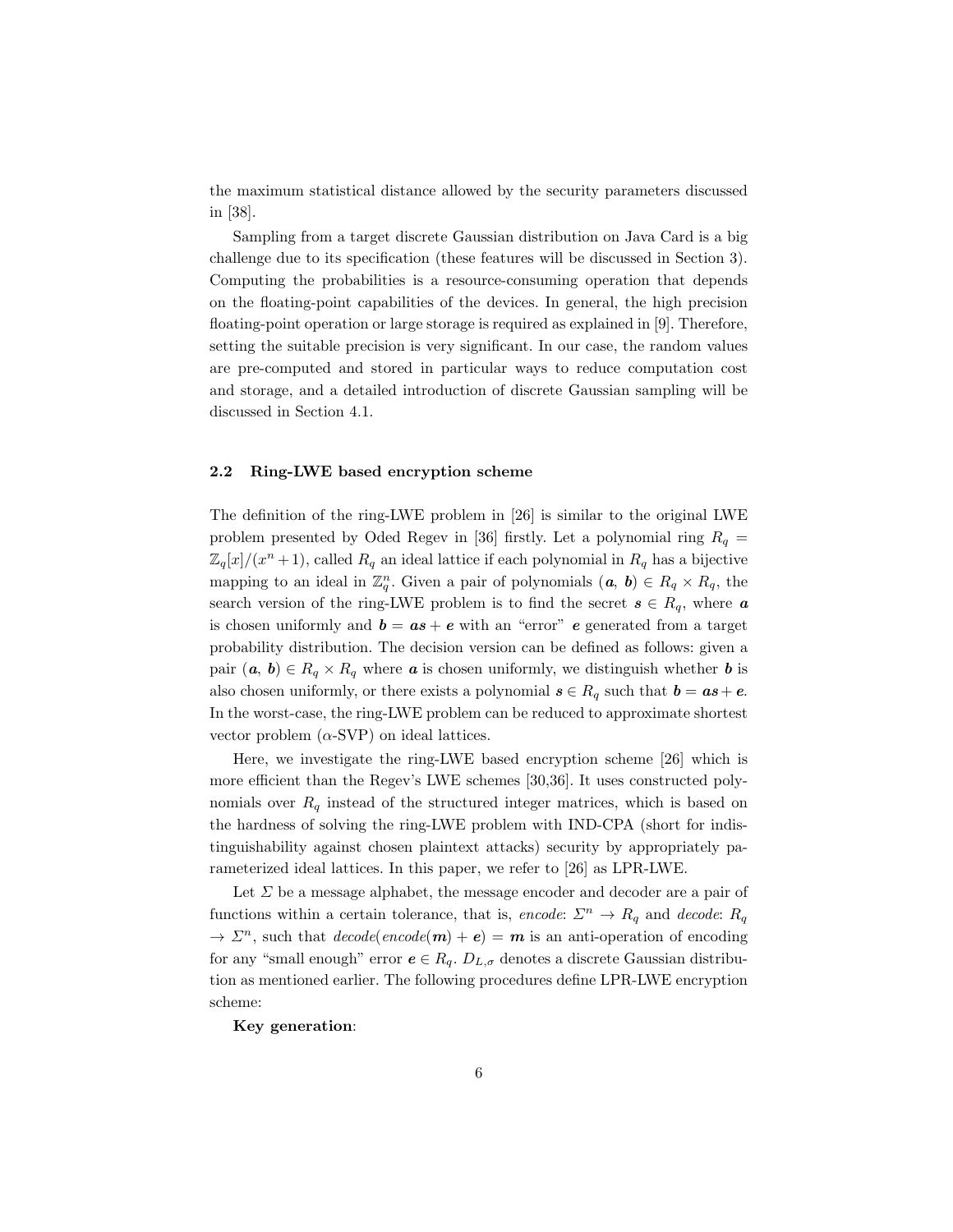Sample  $e \leftarrow D_{L,\sigma}$ ; choose a "small" random polynomial  $s \in R_q$  and a uniformly random polynomial  $a \in R_q$ , then compute  $b = a \cdot s + e \in R_q$ . The public key is the pair  $(a, b)$  and the secret key is  $s$ .

### **Encryption**:

Choose a "small" random polynomial  $t \in R_q$ , sample  $e_1, e_2 \leftarrow D_{L,\sigma}$ . Given a plaintext  $m \in \{0, 1\}^n$ , let  $\bar{m} = encode(m) \in R_q$ ; compute  $c_1 = a \cdot t + e_1 \in R_q$ and  $c_2 = b \cdot t + e_2 + \overline{m} \in R_q$ . The ciphertext is the pair  $(c_1, c_2)$ .

### **Decryption**:

Output  $decode(c_2 - c_1 \cdot s) \in \{0, 1\}^n$ .

|                                 | $\eta$ |  | $\left  \lceil \log_2(q) \rceil \right $ bit sec |      |
|---------------------------------|--------|--|--------------------------------------------------|------|
| dimension $128 128 3329 8.62$   |        |  | 12                                               | > 80 |
| dimension $256 256 7681 11.31 $ |        |  | 13                                               | >128 |

Table 1: The selected Ring-LWE parameters works on Java Card

In our case, we select the parameters from [15] in Table 1, corresponding to medium-level security (AES-128) for  $n = 256$  the least (see [15,25]). The primary reason is that those parameters are not too large, and suitable for implementation using NTT on Java Card. We could find that the size of the modulus  $q$  is far less than that of the 2048-bit. Note that the concrete quantum security levels of those parameters are still debatable, depending on the secure estimation algorithms  $(e.g., see [44,45,46,47]).$ 

# **3 Java Card platform specification**

In this section, we introduce some general information and features about the specification of the standard Java Card platform. Throughout the paper, we use the Java Card Platform Specification 2.2.2 [40] (Classic Edition) and GlobalPlatform Card Specification 2.1.1 [17] as our standard.

A typical Java Card has the same shape and size of a credit card, i.e., an integrated circuit is embedded in a plastic card. Java Card is a small device with limited capacity and processing power, and its physical characteristics are defined by ISO/IEC 7816-1 standard [19]. Java Card applets execute on the Java Card virtual machine (JCVM) which is a subset of the Java virtual machine (JVM), thereby achieves hardware-independent compatibility and reduces costs.

There are three types of memories presented by Java Card, random access memory (RAM), read-only memory (ROM), and non-volatile memory (NVM),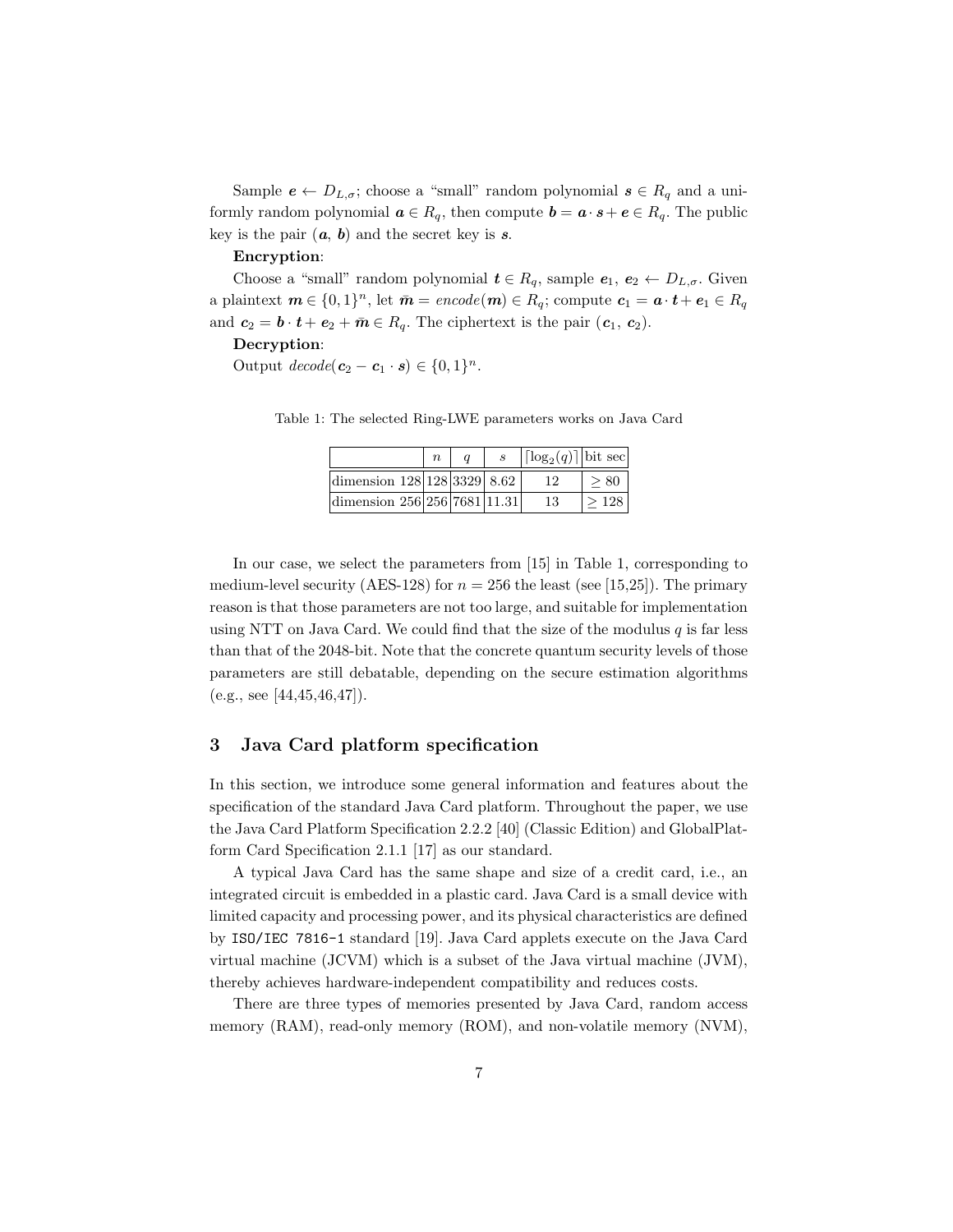Table 2: Features of Java Card Platform Specification 2.2.2

| Supported                  | Unsupported                 |
|----------------------------|-----------------------------|
| boolean, byte, short       | float, double, char,        |
| (optionally int)           | String                      |
| one-dimensional arrays     | multi-dimensional arrays    |
| packages, interfaces,      | object cloning,             |
| exceptions, access scopes, | multithreading, GC,         |
| abstract methods,          | finalization, dynamic class |
| inheritance, overloading   | loading, security manager   |

of which electrically erasable programmable read-only memory (EEPROM or E2PROM) and Flash are the two most common NVM. Only a section of RAM and NVM is available for the user. EEPROM allows code and data to be read, erased, and rewritten individually; hence it could be used to save the applets and data. RAM has a faster processing speed with unlimited use times in Java Card, especially writing data to RAM is about 1000 times faster than writing to EEPROM, that makes it suitable for allocating transient objects. Ordinarily, the available RAM (up to about 10 KBytes) is less than NVM, but it is better suited to temporary process data. In our implementation, the run-time data are all stored in RAM, rather than EEPROM, that means we can update those data quite fast in the process of responding.

To execute applets on smart cards, the programming language and JCVM are reduced to fit into the smart card configuration. Table 2 shows an overview of the supported and unsupported Java Card language features. There are two difficulties for implementation of LPR-LWE because of those features. Firstly, single and double-precision floating-point types (including float and double) and garbage collection (GC) are not available within JCVM. Floating-point arithmetic is required for the offline or online phase of discrete Gaussian sampling methods, but it is inefficient at simulating floating-point arithmetic using 8-bit or 16-bit signed integers on Java Card. In addition, without garbage collector feature, we must pay attention to the memory usage when creating look-up tables (LUT) or initializing objects. Secondly, the standard Java Card platform only supports small integer types such as byte or short. Even the 32-bit signed integer type int is optional, the vast majority of smart card manufacturers do not support this feature. In view of the size of the moduli we shown in Table 1, it is difficult to deal with efficient integer modular multiplication on the standard Java Card platform. Although the cryptographic co-processors of Java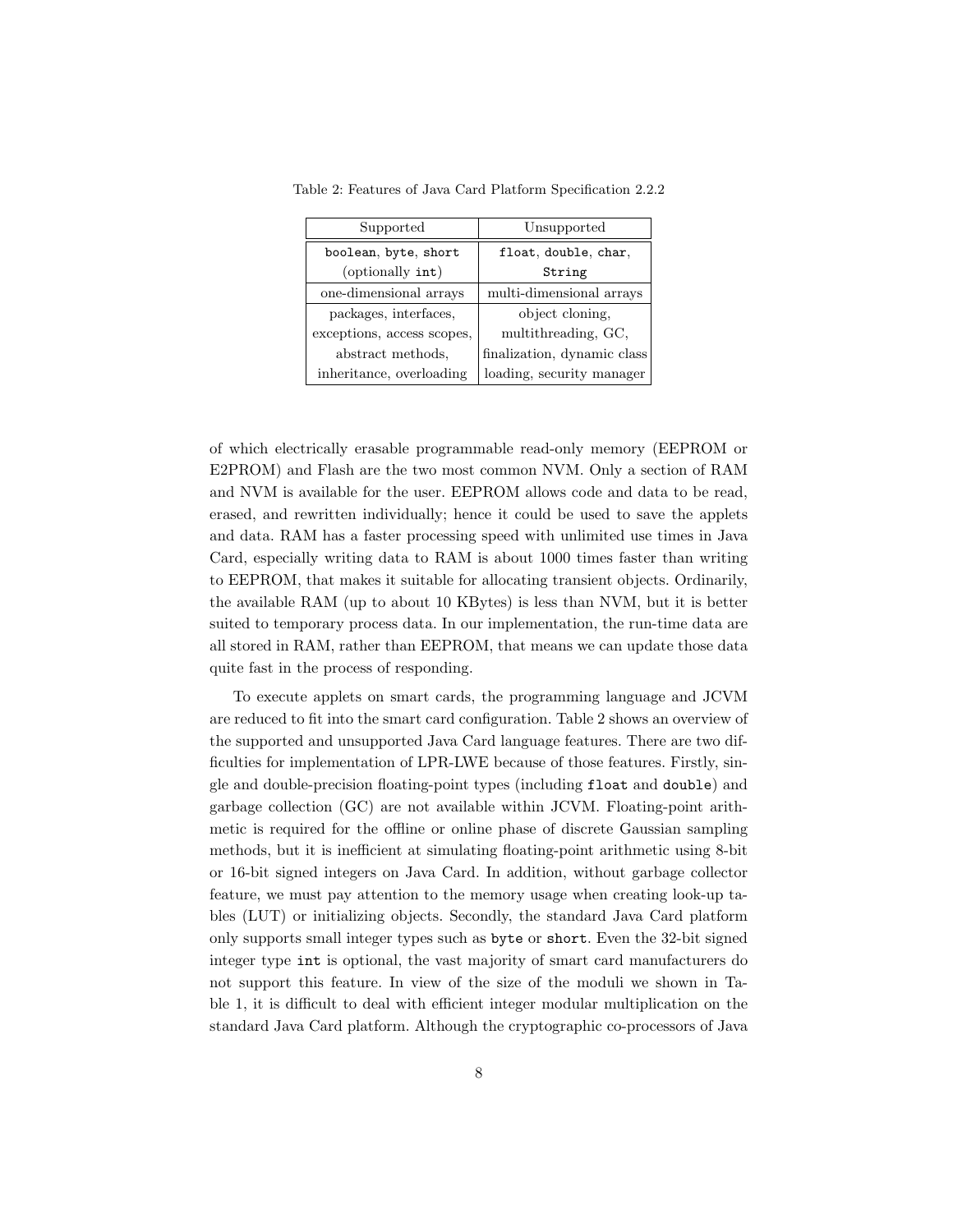Card perform integer calculations for RSA internally, they only offer limited execution functionality (see [41]) which does not support modular multiplication and polynomial operations used in the ring-LWE encryption scheme.

For some lattice-based cryptography in the matrix form such as [13,25,30,36], although the matrices can be converted to one-dimensional arrays for multiplication, the sizes of those matrices are too large to hold in RAM or EEPROM when the security level reaches a predetermined level, e.g., 128-bit security. Polynomials, by contrast, can be stored in memory using one-dimensional coefficient arrays, and the required key sizes are also small (e.g., see [42]). Therefore, ring-LWE based cryptography is suited to implement on memory-constrained devices such as Java Card.

For the standard Java Card platform, a message can be represented as bitstream or binary data. Hence, we use a binary array to express a plaintext in our implementation, and this allows the ring-LWE scheme to perform bit-wise text encryption.

# **4 Implementation techniques of ring-LWE scheme on Java Card**

In this section, we describe our implementation techniques for discrete Gaussian sampling, improved modular multiplication, and efficient polynomial multiplication on Java Card.

### **4.1 Discrete Gaussian sampling**

High precision floating-point arithmetic is essential for discrete Gaussian sampling to ensure the security and accuracy. However, computations of values with high precision are time-consuming because of the specification of Java Card. A lower precision in sampling process provides a higher efficiency but not secure and accurate enough. It is a challenge to balance the security and efficiency at the same time on Java Card. A number of techniques for discrete Gaussian sampling, such as the discrete Ziggurat algorithm in [3], the Knuth-Yao algorithm in [11,23], and Karney's algorithm [22] have been proposed and adopted to some different environments or devices. Since its simplicity and without floating-point arithmetic, it is likely to apply Karney's algorithm on Java Card in the future. In this subsection, we introduce the way of dealing with high precision floatingpoint numbers for discrete Ziggurat algorithm and Knuth-Yao algorithm.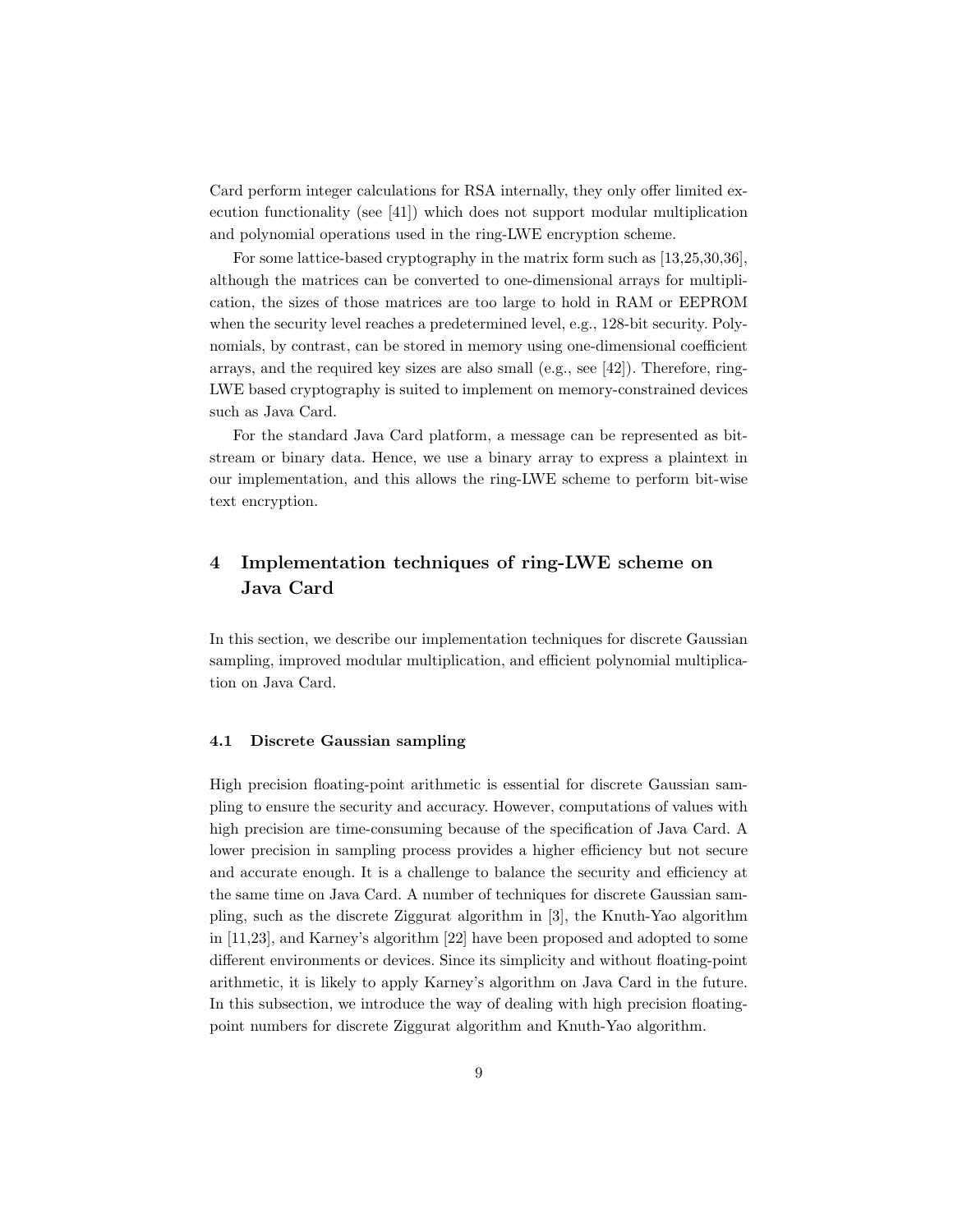**Algorithm 1:** Discrete Ziggurat sampling algorithm on Java Card (DZ)

**Input**:  $m, n, l, t \in \mathbb{Z}, \sigma \in \mathbb{R}$ , a probability array  $\mathbf{p} = (\mathbf{p}_0, \mathbf{p}_1, ..., \mathbf{p}_{n-1})$  $\in \mathbb{Z}_2^{n(l+1)}$ , a *y*-coordinate value array  $\mathbf{y} = (\mathbf{y}_0, \mathbf{y}_1, ..., \mathbf{y}_m)$  $\in \mathbb{Z}_2^{(m+1)(l+1)}$ , a *x*-coordinate value array  $\mathbf{x} = (x_0, x_1, ..., x_m)$  $\in \mathbb{Z}^{m+1}$ , and an array  $\mathbf{r} = (\mathbf{r}_0, \mathbf{r}_1, ..., \mathbf{r}_{m-1}) \in \mathbb{Z}_2^{m(l+1)}$ . **Output**: Sample value  $s \in \mathbb{Z} \cap [-t\sigma, t\sigma]$  Let  $\mathbf{a} = (a_0, a_1, ..., a_l) \in \mathbb{Z}^{l+1}$ ,  $\mathbf{b} = (b_0, b_1, ..., b_l) \in \mathbb{Z}^{l+1}$ , and  ${\bf c} = (c_0, c_1, ..., c_l) \in \mathbb{Z}^{l+1};$  **while** true **do** *i ← {*1*,* 2*, ..., m}* uniformly at random; *sign ← {−*1*,* 1*}* uniformly at random;  $x \leftarrow \{0, ..., x_i\}$  uniformly at random; **if**  $0 < x \leq x_{i-1}$  **then return**  $s = sign * x$ **5 else if**  $x = 0$  **then**  $d \leftarrow \{0, 1\}$  uniformly at random; **7 else for**  $j = 0$  to *l* by 1 **do**   $a_j = \mathbf{y}_i[j];$ **for**  $j = 0$  to *l* by 1 **do**  $b_j = \mathbf{r}_{(i-1)}[j];$ **c** = *generate*(**b**); **for**  $j = 0$  to *l* by 1 **do**  $b_j + a_j + c_j;$ **if**  $b_j > 1$  **then**  $b_j - 2; b_{j-1} + 1;$  **for**  $j = 0$  to *l* by 1 **do**   $a_j = \mathbf{p}_x[j];$  **for**  $j = 0$  to *l* by 1 **do if**  $b_j > a_j$  **then return**  $s = sign * x$  **else continue if**  $d = 0$  **then return**  $s = sign * x$ ; **else continue**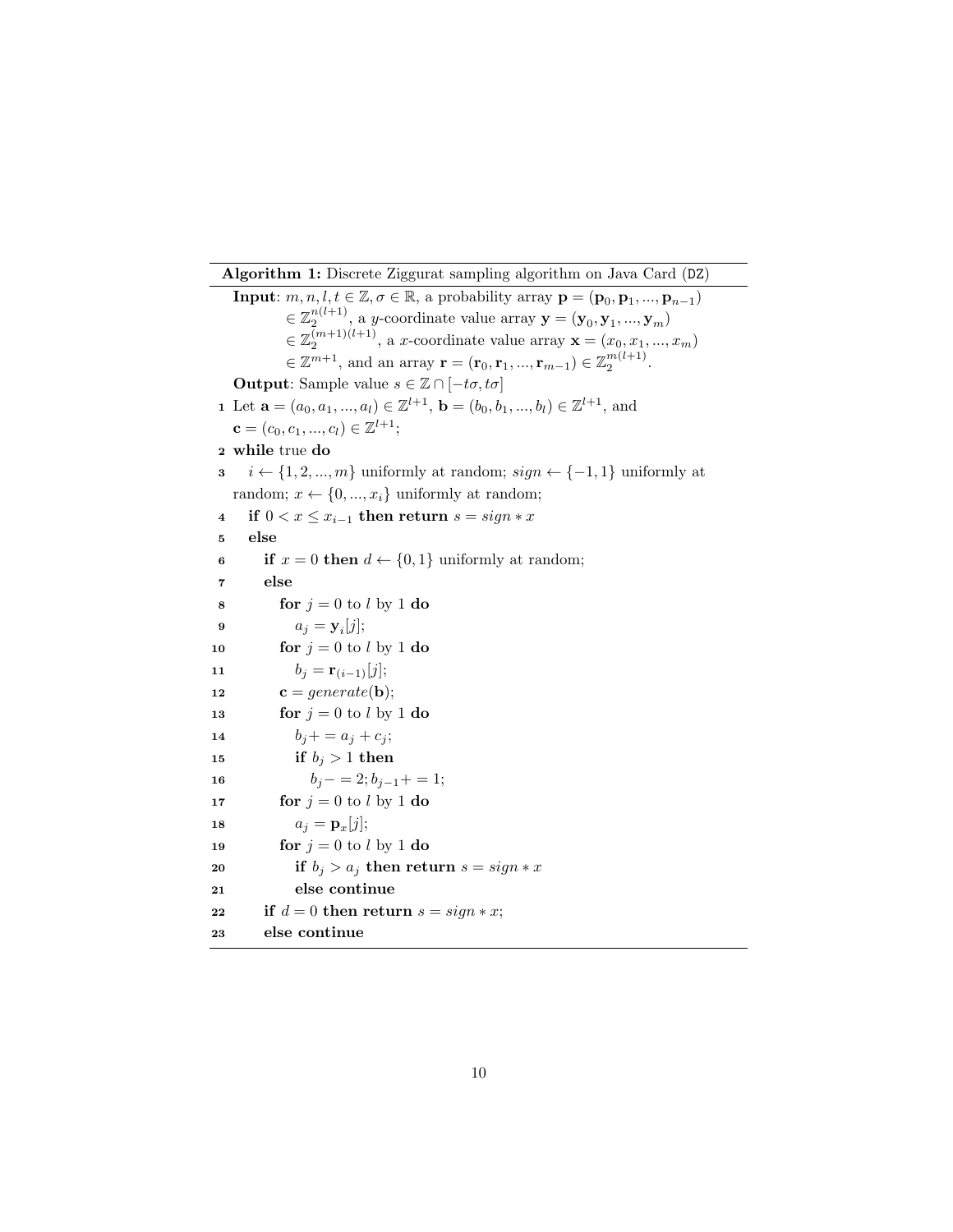**Algorithm 2:** Optimized binary number generator

**Input**:  $l \in \mathbb{Z}$ , an array  $\mathbf{c}' = (c'_0, c'_1, ..., c'_l) \in \mathbb{Z}_2^{l+1}$ **Output**: An array  $\mathbf{a}' = (a'_0, a'_1, ..., a'_l) \in \mathbb{Z}_2^{l+1}$  **for**  $t = 0$  to  $c'_0 - 1$  by 1 **do 2**  $a'_t = 0;$  **while** true **do for**  $i = c'_0$  to *l* by 1 **do**   $a'_i \leftarrow \{0, 1\}$  uniformly at random; **for**  $j = 0$  to *l* by 1 **do if**  $a'_j < c'_j$  **then return a***′* ; **else if**  $a'_j > c'_j$  **then 10 break**; **if**  $a'_l = c'_l$  then return a<sup>*′*</sup>

**Discrete Ziggurat algorithm** Some sampling methods, with large look-up tables or floating-point calculations, are less feasible to be implemented in memoryconstrained platforms. Nevertheless, the discrete Ziggurat sampling method proposed in [3] allows for a flexible time-memory trade-off.

Let  $t > 0$  be the tail-cut factor, for a real  $\sigma > 0$ , the sampled value is chosen uniformly at random from  $\{-t\sigma, ..., t\sigma\}$ . Let  $m \in \mathbb{Z}$  be the number of horizontal rectangles which cover the probability density function (PDF) of the target probability distribution. More memory could be saved by sampling an integer  $x \in \mathbb{Z} \cap [-t\sigma, t\sigma]$  since the target discrete Gaussian distribution is symmetric. If  $x = 0$ , we accept with probability 1/2, otherwise a sign  $s \in \{-1, 1\}$  is generated uniformly at random and return *sx*. Firstly, discrete Ziggurat method chooses a rectangle, then a point  $(x, y)$  with  $x \in \mathbb{Z}, y \in \mathbb{R}$  is sampled inside the chosen rectangle [3,9]. According to the location of that point inside the rectangle, either *x* is accepted as a sampled value, or be rejected.

Floating-point arithmetic is unsupported because of the features of the Java Card Platform Specification 2.2.2 (see Section 3), hence the floating-point number needs to be converted into its binary expansion with a finite precision. Let *l* ∈  $\mathbb{Z}^+$  be the precision of the binary expansion of the floating-point number. Both integral and fractional part of the floating-point number has to be stored into a look-up table.

Apparently, the probability in floating-point form of any sampled value  $x \in$  $\mathbb{Z}\cap[0, t\sigma]$  is greater than 0. However, the binary expansions with a finite precision of some probabilities equal to 0, so that it's not necessary to store them in a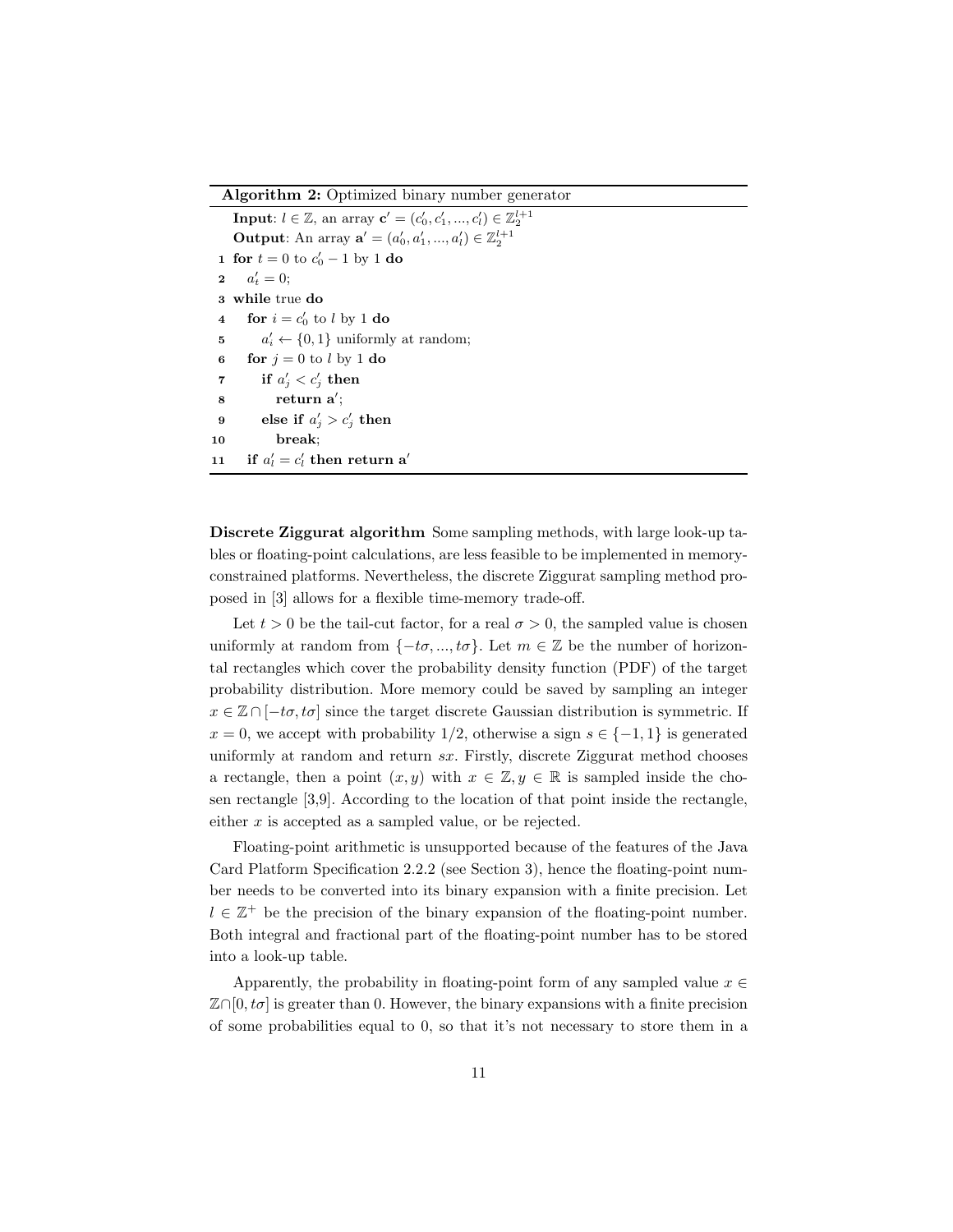look-up table. Let  $n \in \mathbb{Z}$ , there are *n* binary expansions of the probabilities **p**<sub>0</sub>, **p**<sub>1</sub>, ..., **p**<sub>*n*−1</sub>  $\in \mathbb{Z}^{l+1}$ . *x*<sub>0</sub>*, x*<sub>1</sub>*, ..., x<sub>m</sub>*  $\in \mathbb{Z}$  are the values of *x*-coordinates, and  $\mathbf{y}_0, \mathbf{y}_1, ..., \mathbf{y}_m \in \mathbb{Z}^{l+1}$  are the values *y*-coordinates with  $(l+1)$ -bit precision of *m* rectangles. For  $i \in \mathbb{Z} \cap [0, m)$ , let  $\mathbf{r}_i = \mathbf{y}_i - \mathbf{y}_{i+1} \in \mathbb{Z}^{l+1}$  be the difference of neighboring *y*-coordinates. Note that the value of *y*-coordinate of the vertex is not less than one in order to cover the PDF.

Floating-point arithmetic is infeasible on Java Card due to limited memory and computing power. In addition, the multi-dimensional array cannot adapt to this environment. Therefore, the floating-point number is converted to its binary expansion and a multi-dimensional array is transformed to a one-dimensional array in our case. We modified the discrete Ziggurat sampling on Java Card as written in Algorithm 1. In Step 12 of Algorithm 1, the supported method *generate*() generates a  $(l + 1)$ -bit precision binary number less than or equal to the input value. In consideration with the problem of time-consuming in this process, we could improve the efficiency by optimizing the leading zeros for every **r***<sup>i</sup>* as shown in Algorithm 2.

When an array is inputted, Algorithm 2 searches the numbers of leading zeros and inserts them directly into the generated array. This method will increase the speed of discrete Ziggurat algorithm remarkably. At the beginning of each **r***<sup>i</sup>* , only a 1-bit number is required to represent the numbers of leading zeros.

**Knuth-Yao algorithm** Donald Ervin Knuth and Andrew Chi-Chih Yao proposed an algorithm which aims to sample values from the non-uniform distribution in [23]. Precomputation has to be executed in Knuth-Yao algorithm. Similar to discrete Ziggurat algorithm, floating-point number of the probabilities should be converted to its binary expansion with finite precision. Note that multi-dimensional array is unsupported on Java Card. Therefore, we stored these probabilities in a one-dimensional array as the look-up table.

Let  $l \in \mathbb{Z}$  be the precision of the binary expansion of the probabilities, and  $n \in \mathbb{Z}$ , there are *n* binary probabilities  $\mathbf{p}_0, \mathbf{p}_1, ..., \mathbf{p}_{n-1} \in \mathbb{Z}^l$ . A probability matrix **P***mat* is composed of all the probabilities, and each row stores one probability. Whereas numbers could only be stored in one-dimensional arrays on Java Card, while Knuth-Yao algorithm samples value by scanning numbers from the bottom of one column at each time as shown in [38]. When applied to Java Card, the probability matrix  $P_{mat}$  is transposed and divided into *l* blocks. Each block is one of the columns of  $\mathbf{P}_{mat}$ . Let  $\mathbf{k}_0, \mathbf{k}_1, ..., \mathbf{k}_{l-1} \in \mathbb{Z}_2^n$  be all of the blocks. An array  $\mathbf{k} = (\mathbf{k}_0, \mathbf{k}_1, ..., \mathbf{k}_{l-1}) \in \mathbb{Z}_2^{ln}$  is stored in a look-up table for Algorithm 3. Similar to discrete Ziggurat algorithm, it uses less memory if the algorithm only stores the probabilities of sampled value  $x \in \mathbb{Z} \cap [0, t\sigma]$  (see Figure 1).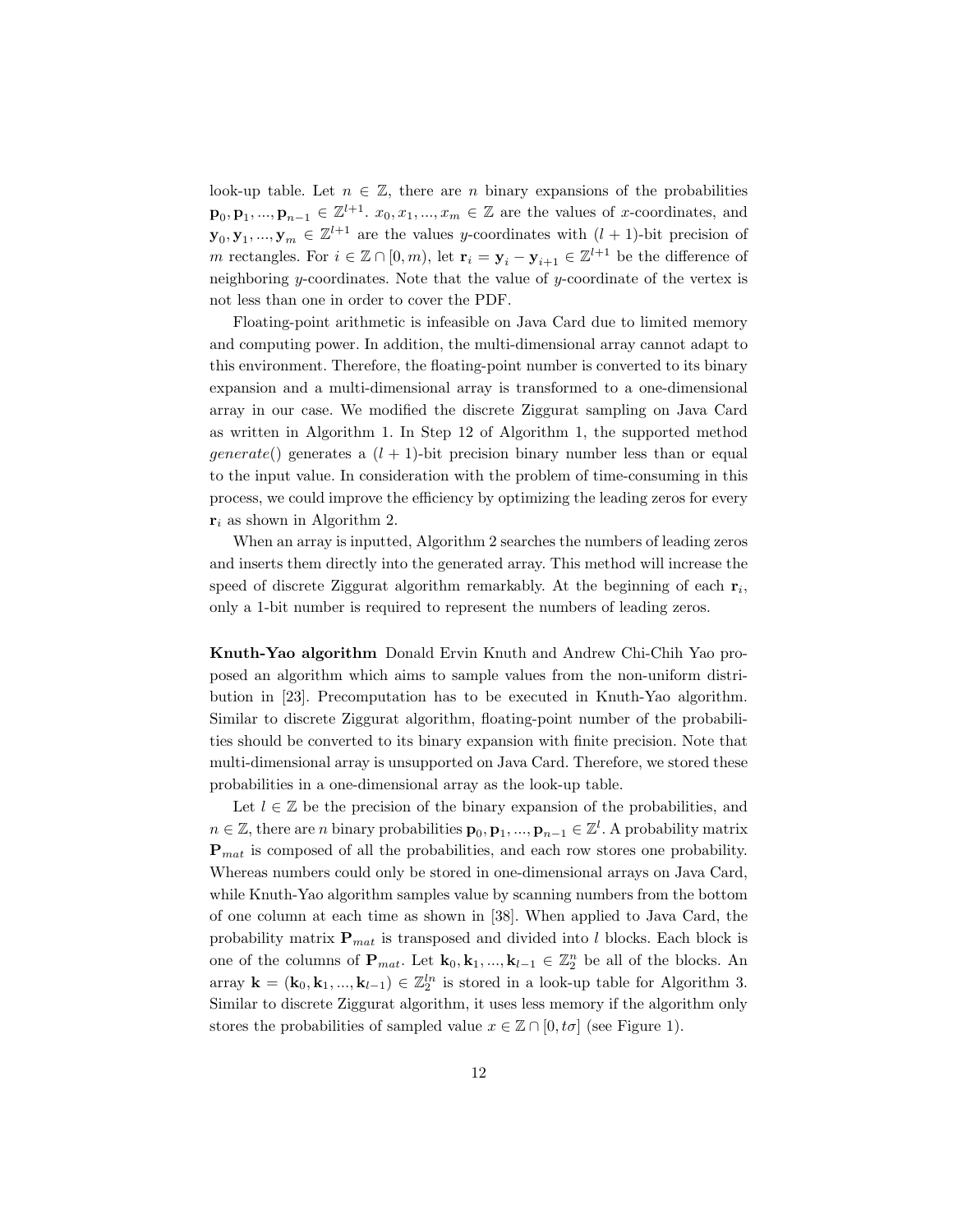$$
\mathbf{P}_{mat} = \begin{pmatrix} \mathbf{p}_0 \\ \mathbf{p}_1 \\ \mathbf{p}_2 \end{pmatrix} = \begin{pmatrix} 1 & 0 & 0 & 1 & 1 \\ 0 & 1 & 0 & 1 & 1 \\ 0 & 0 & 0 & 1 & 0 \end{pmatrix}
$$

$$
\mathbf{\Leftrightarrow} (\mathbf{P}_{mat})^T = \begin{pmatrix} \frac{1}{2} \begin{bmatrix} 1 & 0 & 0 & 1 & 1 \\ 0 & 1 & 0 & 1 & 0 \end{bmatrix} \\ \frac{1}{2} \begin{bmatrix} 0 & 0 & 0 & 1 \\ 0 & 0 & 0 & 1 \end{bmatrix} \\ \frac{1}{2} \begin{bmatrix} 0 & 0 & 0 \\ 0 & 0 & 0 & 1 \end{bmatrix} \\ \frac{1}{2} \begin{bmatrix} 0 & 0 & 0 \\ 0 & 0 & 0 & 1 \end{bmatrix} \end{pmatrix} \mathbf{\Leftrightarrow} \mathbf{R} = (\mathbf{k}_1, \mathbf{k}_2, \mathbf{k}_3, \mathbf{k}_4, \mathbf{k}_5) = (\begin{bmatrix} \begin{bmatrix} 1 & 0 \\ 0 & 0 \end{bmatrix} \begin{bmatrix} 0 \\ 0 \end{bmatrix} \begin{bmatrix} 0 \\ 0 \end{bmatrix})^T = \begin{bmatrix} 0 \\ 0 \\ 0 \end{bmatrix} \begin{bmatrix} 0 \\ 0 \\ 0 \end{bmatrix} \begin{bmatrix} 0 \\ 0 \\ 0 \end{bmatrix} \begin{bmatrix} 0 \\ 0 \\ 0 \end{bmatrix} \begin{bmatrix} 0 \\ 0 \\ 0 \end{bmatrix} \begin{bmatrix} 0 \\ 0 \\ 0 \end{bmatrix} \begin{bmatrix} 0 \\ 0 \\ 0 \end{bmatrix} \begin{bmatrix} 0 \\ 0 \\ 0 \end{bmatrix} \end{pmatrix}
$$

Fig. 1: Probability array **k** including *l* blocks

 $[1,1,0]$ )

Note that the scale of the look-up table should be as less as possible because of limited memory in Java Card. It is clear that there are many zeros in probability array **k** and these zeros can be compressed as in [11].

Figure 2 shows that by "deleting" zeros in grey areas, less memory can be used. Similar to Algorithm 3,  $\mathbf{P}_{mat}$  is divided into *l* blocks  $\mathbf{k}'_0, \mathbf{k}'_1, ..., \mathbf{k}'_{l-1}$ . Let *q* ∈ Z represents the numbers of the first several blocks whose elements are all zeros. After the optimization of zeros, the length differences between two consecutive blocks can be marked with 1 or 0 [38]. A 0 is inserted as a sign bit at the front of the 0-th block firstly. Next, the length of 0-th block with its next neighboring block is compared. Then a sign bit 0 for no-increment or 1 for an increment by one is inserted. Hence, all sign bits for every block can be obtained by this method. As shown in Algorithm 4,  $h \in \mathbb{Z}$  is the total length of all blocks which have been scanned, and  $g \in \mathbb{Z}$  is the length of probability array  $\mathbf{k}' = (\mathbf{k}'_0, \mathbf{k}'_1, ..., \mathbf{k}'_{l-1}) = (k'_0, k'_1, ..., k'_{g-1})$ . This method consumes less time because these zeros can be skipped when scanning the look-up table.

In Step 1, 19, and 20 of Algorithm 4,  $FirstBlockLength$  means the length of the first block in the optimized probability array.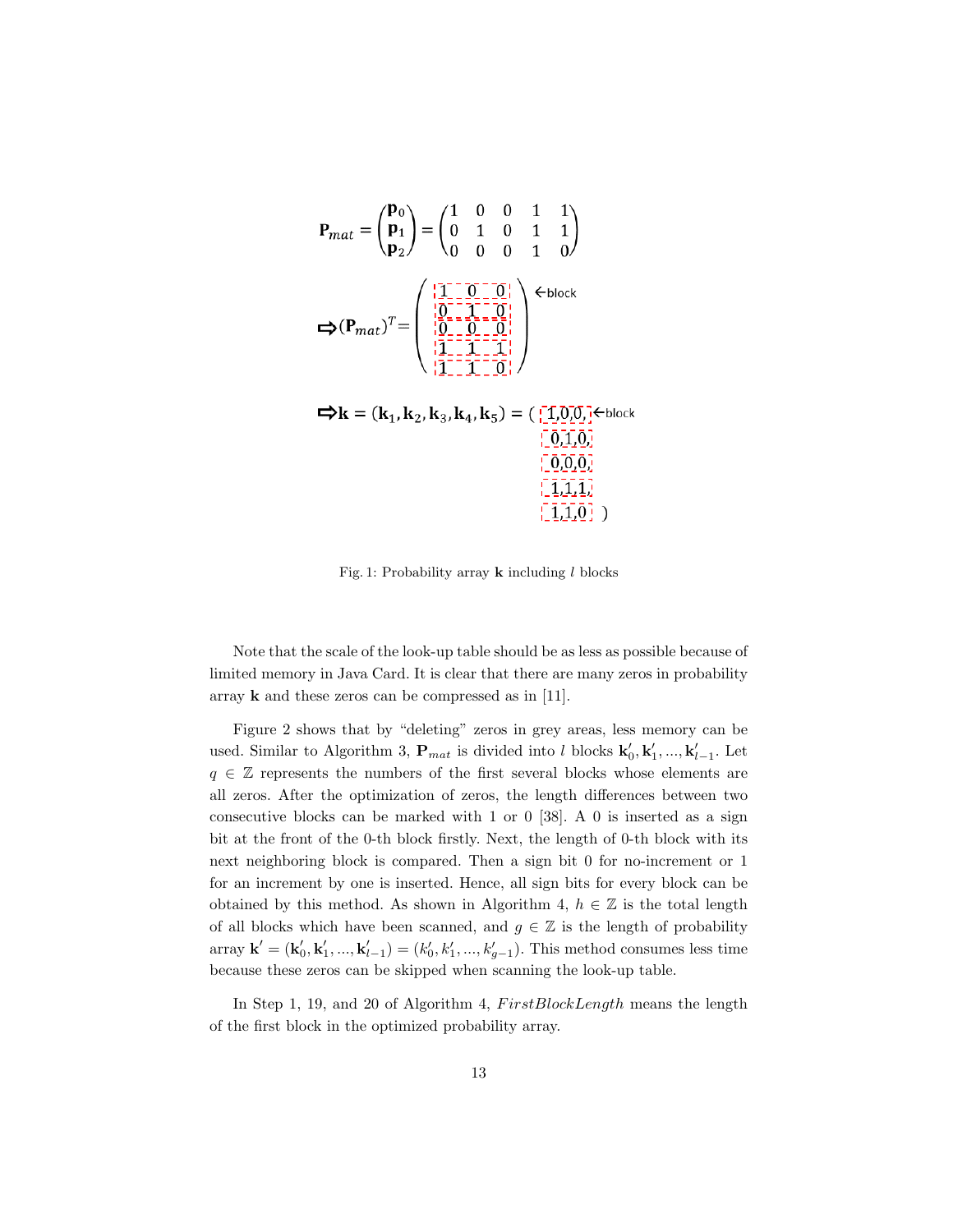**Algorithm 3:** Knuth-Yao Sampling algorithm on Java Card (KY)

**Input**:  $l, n \in \mathbb{Z}$ , a probability array  $\mathbf{k} = (\mathbf{k}_0, \mathbf{k}_1, ..., \mathbf{k}_{l-1}) \in \mathbb{Z}_2^{ln}$ **Output**: Sample value  $s \in \mathbb{Z} \cap [-t\sigma, t\sigma]$ **1** Let  $d = 0, x = 0, sign = 0$ ; **2 while** true **do**  $r \leftarrow \{0, 1\}$  uniformly at random; **3**  $d = 2d + r$ ; **4 for**  $i = n$  down to 0 by 1 **do**  $d = d - \mathbf{k}_x[i]$ ; **5 if** *d* = *−*1 **then 6 if**  $i = 0$  **then**  $sign \leftarrow \{0, 1\}$  uniformly at random; **7 else 8**  $sign \leftarrow \{-1, 1\}$  uniformly at random; **9 return**  $s = sign * row;$ 10 **if**  $sign = 1$  **then return**  $s = i$ ; **11 else 12**  $d = 0;$ **13**  $r \leftarrow \{0, 1\}$  uniformly at random; 14  $d = 2d + r;$ 15  $x = 0$ ; **16 continue** 17  $x+ = 1;$ 

### **4.2 Montgomery modular multiplication**

Implementation of multiplications on small devices, especially on Java Card, is a difficult task that not only due to its constrained memory, but also because of its limited computational capacity. Basically, according to the Java Card Platform Specification 2.2.2, only signed small integer types (short, byte) are supported that are represented in 2's complement form in the most common cards, which means the signed integer larger than 15 bits is unavailable. However, choosing a modulus *q* from the Table 1 and then multiplying two positive coefficients *a* and  $b \in \mathbb{Z}_q$ , the multiplication will be probably out of bounds of the signed short integer. Even worse, the running time of integer operations on Java Card is quite slow, for instance, it takes about half of a second for 10000 times byte integer multiplication on our experimental Java card. Therefore, we need to find a way to achieve polynomial multiplications which support small integer computation.

Montgomery modular multiplication (MMM) is a quick way to compute modular product, replacing that division with an exact multiplication. Ko $\varphi$  et al. [21] analyzed several different MMM methods including Separated Operand Scanning method (SOS), Coarsely Integrated Operand Scanning method (CIOS), Finely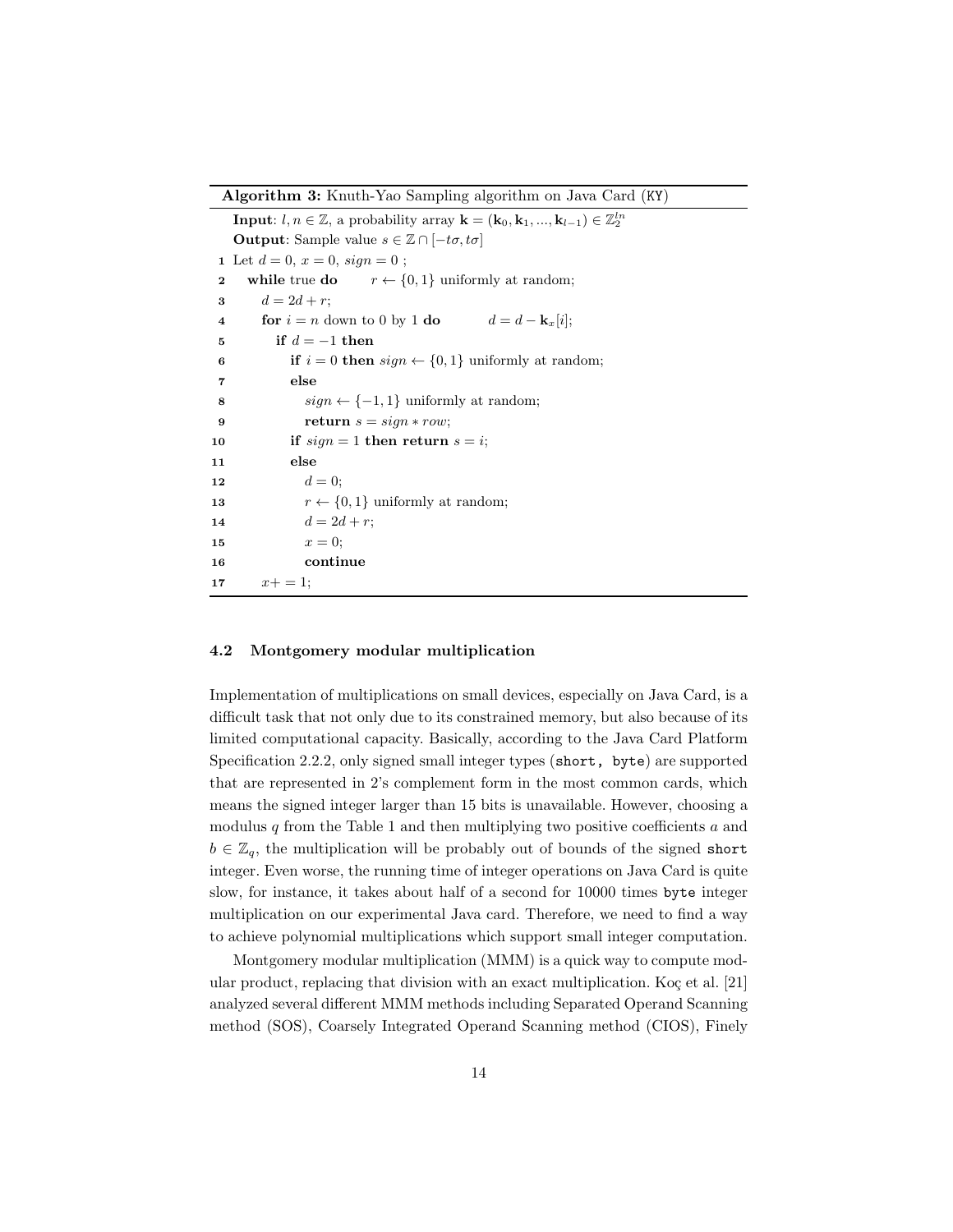

Fig. 2: Optimized probability array by deleting zeros in grey areas, the sign bit indicates the difference between two consecutive block lengths

Integrated Operand Scanning method (FIOS), Finely Integrated Product Scanning method (FIPS) and Coarsely Integrated Hybrid Scanning method (CIHS). Some literature such as [14,28,29,32] reported the implementation results for MMM methods on different platforms. However, according to their implementation, some local variables in calculation might be still out of the signed short integer boundary using the parameters in Table 1; hence, those methods cannot be used in such memory-constrained device. To fit modular multiplication into the standard Java Card platform, we adopted an improved algorithm in [2] that we refer to as R-MMM, which can compute radix-2*<sup>ω</sup>* MMM by only using *s* blocks for *n*-bit multipliers.

The key factor of Algorithm 5 to note here is that we compute the inverse *M*<sup> $\prime$ </sup> of the block *M*<sup> $0$ </sup> instead of the modulus *M*. Hence, the advantage of our implementation is that only the products of two  $\omega$ -bit blocks will be computed, so that we can select the suitable size for blocks to make sure the products would not overflow. In Step 5 and 8, the maximum size of the product is 2*ω* bits. When a signed short integer splits into two signed byte integers, the low 8 bits might be a negative byte integer. For the convenience of calculations, we convert the negative byte integer to a positive short integer. Even if the modulus *M* has increased, we only need to add additional blocks. Therefore, Algorithm 5 guarantees its correctness throughout the entire process without overflowing any variables. We define that every multiplier is an 8-bit integer,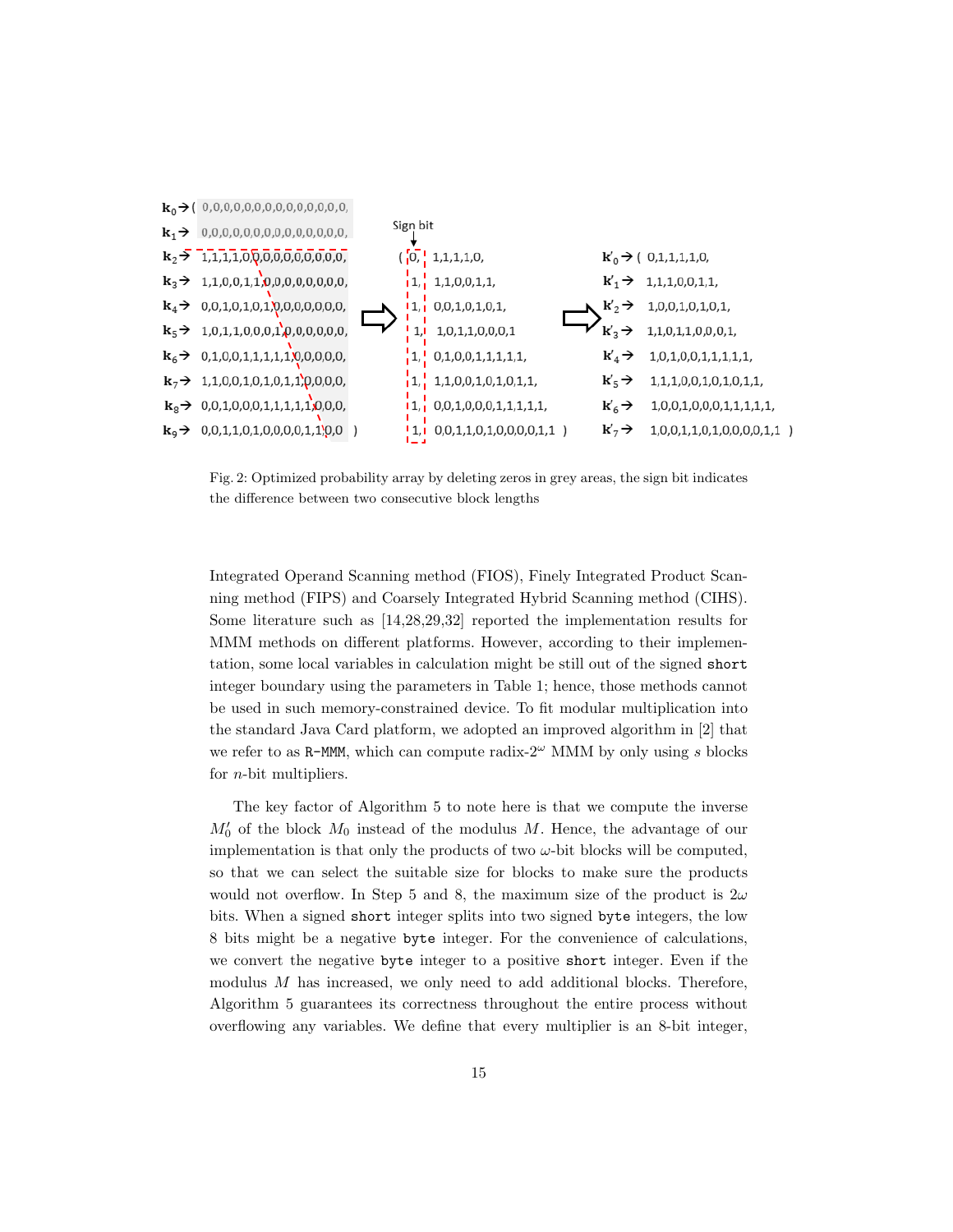**Algorithm 4:** Optimized Knuth-Yao Sampling algorithm on Java Card (KYO)

|          | <b>Input:</b> $g, q \in \mathbb{Z}$ , an optimized probability array $\mathbf{k}' = (k'_0, k'_1, , k'_{g-1}) \in \mathbb{Z}_2^g$ |
|----------|----------------------------------------------------------------------------------------------------------------------------------|
|          | <b>Output:</b> Sample value $s \in \mathbb{Z} \cap [-t\sigma, t\sigma]$                                                          |
|          | 1 Let $d = 0$ , $len = FirstBlockLength$ , $sign = 0$ , $h = 0$ for $j = 0$ up to $q - 1$ by 1                                   |
|          | do                                                                                                                               |
| $\bf{2}$ | $r \leftarrow \{0, 1\}$ uniformly at random;                                                                                     |
| 3        | $d=2d+r;$                                                                                                                        |
| $\bf{4}$ | while true do                                                                                                                    |
| 5        | $r \leftarrow \{0, 1\}$ uniformly at random;                                                                                     |
| 6        | $d = 2d + r$                                                                                                                     |
| 7        | for $i = len - 1$ down to 0 by 1 do                                                                                              |
| 8        | $d = d - k'_{i+1+sum};$                                                                                                          |
| 9        | if $d = -1$ then                                                                                                                 |
| 10       | <b>if</b> $i = 0$ then $sign \leftarrow \{0, 1\}$ uniformly at random;                                                           |
| 11       | else                                                                                                                             |
| 12       | $sign \leftarrow \{-1, 1\}$ uniformly at random; <b>return</b> $s = sign * i$ ;                                                  |
| 13       | if $sign = 1$ then return $s = i$ ;                                                                                              |
| 14       | else                                                                                                                             |
| 15       | $d=0$                                                                                                                            |
| 16       | $r \leftarrow \{0, 1\}$ uniformly at random;                                                                                     |
| 17       | $d = 2d + r$ ;                                                                                                                   |
| 18       | $len = FirstBlockLength;$                                                                                                        |
| 19       | $sum = -FirstBlockLength - 1;$                                                                                                   |
| 20       | continue                                                                                                                         |
| 21       | $h = h + len + 1$ ;                                                                                                              |
| 22       | if $k'_h = 1$ then                                                                                                               |
| 23       | $len+=1$                                                                                                                         |
|          |                                                                                                                                  |

i.e.,  $\omega = 8$  so that  $b = 2^8$ , and  $R = b^2 = 2^{16}$ , then we can pre-compute  $M'_0$  and the inverse *R−*<sup>1</sup> .

### **4.3 Number theoretic transform**

We investigated several efficient approaches including widely used Karatsuba algorithm and number theoretic transform for implementation of polynomial multiplication on Java Card. Karatsuba algorithm is an efficient approach for polynomial multiplication with lower asymptotic complexity  $O(n \log n)$ . Multiplying recursively in some programming languages is not a big issue, but at the same time, too many temporary arrays will be created during the recursion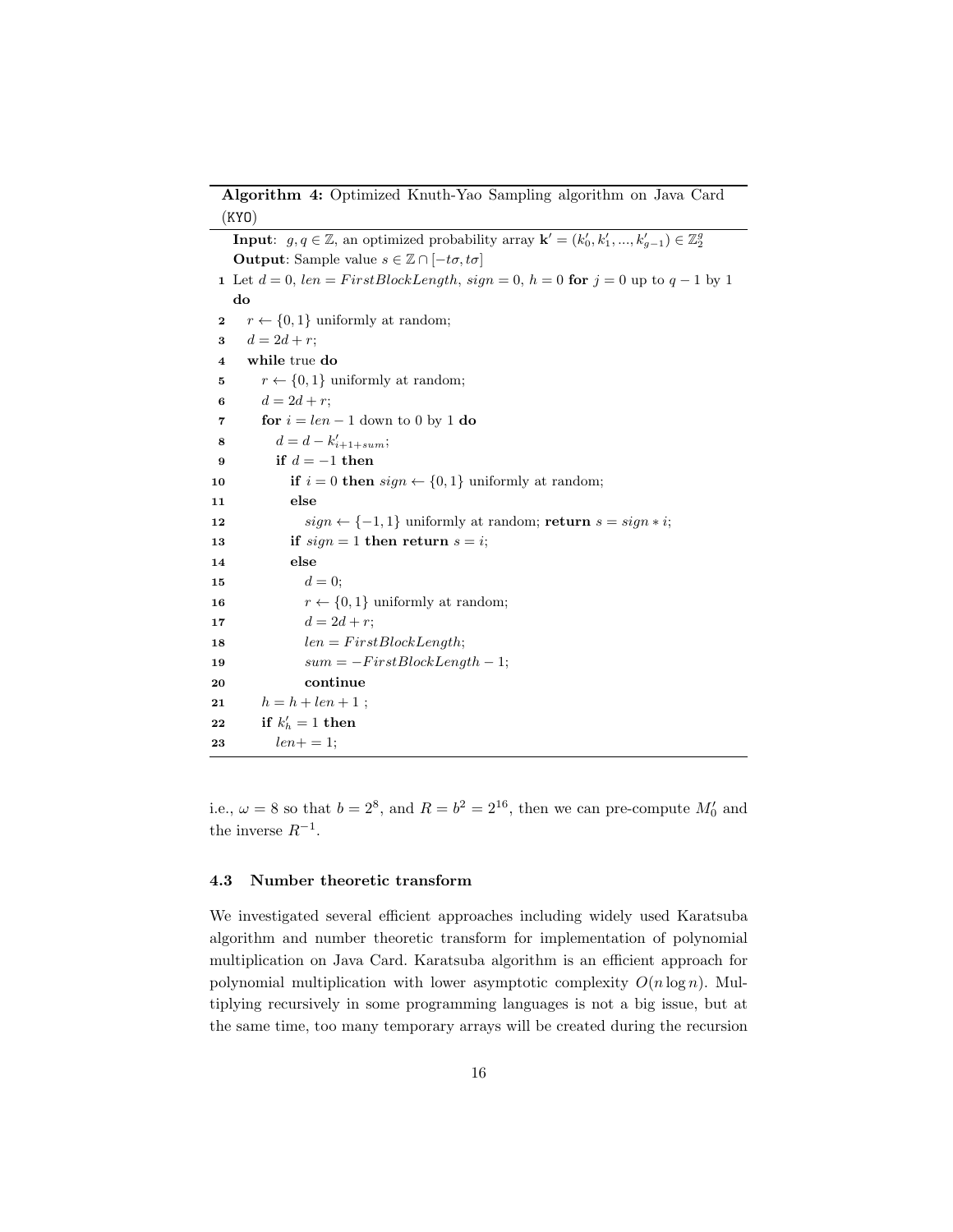**Algorithm 5:** Radix-2*<sup>ω</sup>* Montgomery modular multiplication (R-MMM)

**Input**: *n*-bit integers  $M = (M_s, ..., M_0)_b$ ,  $X = (X_{s-1}, ..., X_0)_b$ *Y* =  $(Y_{s-1}, ..., Y_0)_b$  where  $0 \le X, Y \le M, b = 2^{\omega}, s = \lceil n/\omega \rceil, R = b^s$ with  $gcd(M, b) = 1$  and  $M'_0 = -M_0^{-1} \mod b$ **Output**: Non-negative integer  $A = X * Y * R^{-1}$  mod M Let  $A = 0 = (A_s, ..., A_0)_b;$  // in our case, we set  $n = 16, \omega = 8;$  **for** *i* = 0 **to** *s −* 1 **do** *temp* = 0; **for**  $j = 0$  **to**  $s - 1$  **do**   $(temp, A_j) = X_j * Y_i + A_j + temp;$   $A_s = temp, temp = 0, \mu_i = A_0 * M'_0 \text{ mod } b;$  **for**  $j = 0$  **to**  $s$  **do**  (*temp, A<sub><i>j*</sub>) =  $M_i * \mu_i + A_j + temp$ ; **9**  $A = A/b;$ **if**  $A \geq M$  **then**  $A = A - M$ ; **return** *A*.

process. For example, we have tried Karatsuba algorithm on Java Card using the parameters in Table 1, and the running time of decryption is more than 500 seconds for  $n = 64$ . We also have rewritten Karatsuba algorithm into the non-recursive form. However, its computing speed is still slow, and the number of temporary arrays could not be reduced greatly.

Therefore, we follow the state-of-the-art and use the NTT which has asymptotic complexity  $O(n \log n)$  for multiplying polynomials with higher degrees. The NTT is similar to the fast Fourier transform (FFT), but transforms over  $\mathbb{Z}_q$  instead of the complex numbers  $\mathbb{C}$ . In our previous work [42,43], we implemented a non-recursive forward number theoretic transform (NTT, see [8,37]) for ring-LWE based encryption schemes. For polynomial multiplication  $c = a \cdot b \in R_q$ , it is required to compute the inverse (NTT*−*<sup>1</sup> ), so that NTT*−*<sup>1</sup> (NTT(*f*)) = *f* for all  $f \in R_q$ , thus the multiplication  $c = \text{NTT}^{-1}(\text{NTT}(\boldsymbol{a}) \otimes \text{NTT}(\boldsymbol{b}))$ , where  $\otimes$  denotes component-wise multiplication.

More efficient approaches of NTT are presented in [24,35], which focus on the optimization of NTT's bit-reverse computation, as shown in Algorithm 6 and Algorithm 7. Compared with our previous NTT implementation, Algorithm 6 and Algorithm 7 do not increase the length of the polynomial multipliers. We can pre-compute a table of the bit-reversed order to reduce the running time and the cost of RAM.

For a prime integer  $q \equiv 1 \pmod{2n}$ , where *n* is a power of 2, let  $\omega$  be the *n*-th primitive root of unity over  $\mathbb{Z}_q$ , and  $\psi = \sqrt{\omega}$  such that  $\psi$  is the 2*n*-th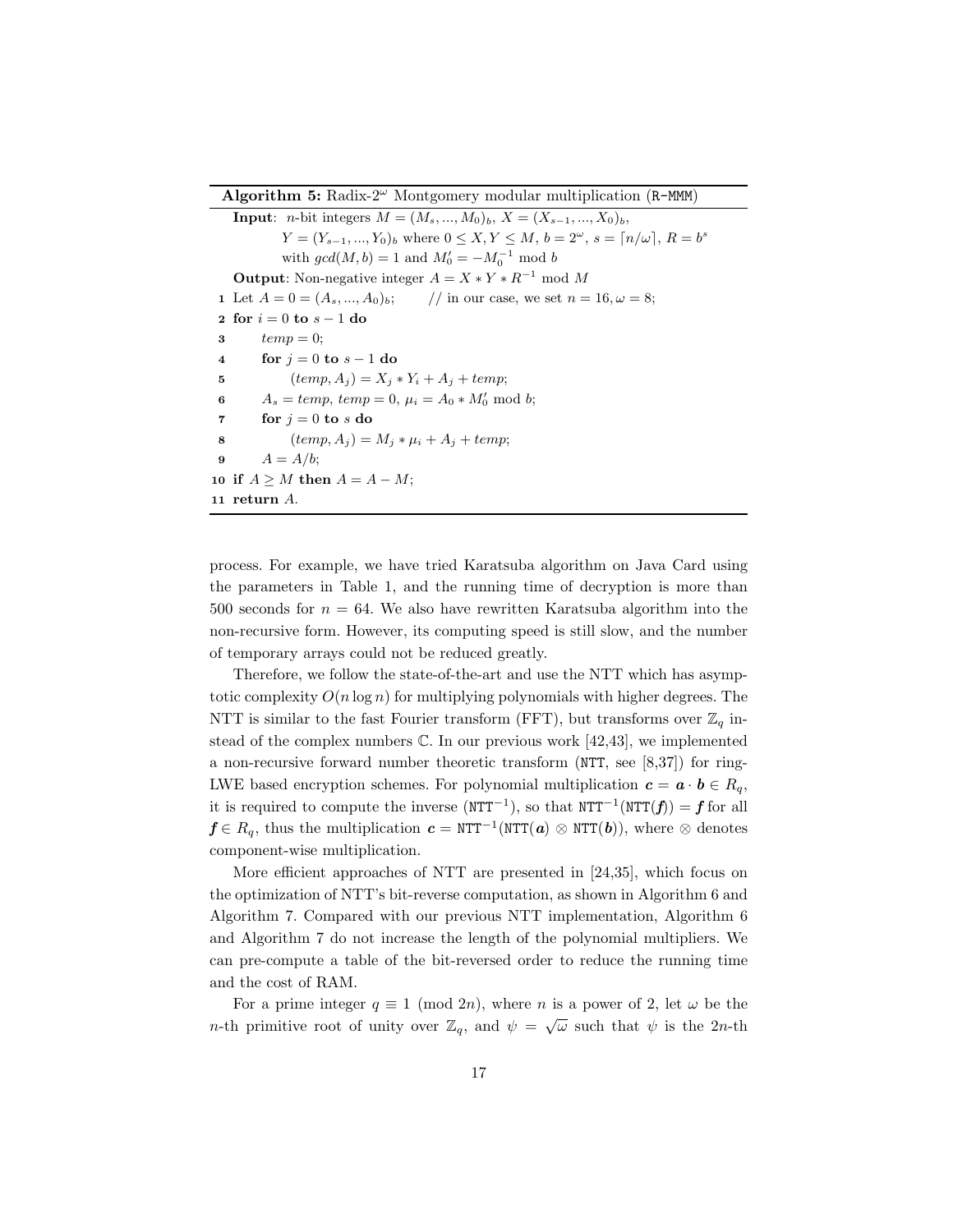**Algorithm 6:** Cooley-Tukey forward number theoretic transform (CT-NTT)

**Input**: Polynomial  $a \in R_q = \mathbb{Z}_q[x]/(x^n + 1)$ , and a LUT  $\Psi_{rev} \in \mathbb{Z}_q^n$  in bit-reversed order **Output**: Polynomial  $a'$  = CT-NTT  $(a) \in R_q$  $1 \, t = n;$  **for** *m* = 1 **to** *n −* 1 by *m* = 2*m* **do 3**  $t = t/2$ ; **for** *i* = 0 **to** *m −* 1 **do**  $j_1 = 2 * i * t;$   $j_2 = j_1 + t - 1;$   $S = \Psi_{rev}[m+i];$  **for**  $j = j_1$  **to**  $j_2$  **do 9**  $U = a[i];$   $V = \text{R-MMM} (q, a[j+t], S);$   $a[j] = U + V \bmod q;$   $a[j + t] = U - V \bmod q;$ **return** *a*.

primitive root of unity over  $\mathbb{Z}_q$ . We write two polynomials  $\boldsymbol{f} = (f_0, f_1, ..., f_{n-1})$ and  $\bar{\mathbf{f}} = (f_0, \psi f_1, ..., \psi^{n-1} f_{n-1}) \in R_q$ . First, we compute all 2*n* powers of  $\psi$ and  $\psi^{-1}$ , and then store *n* powers of  $\psi$  and  $\psi^{-1}$  with the bit-reversed order in look-up tables  $\Psi_{rev}$ ,  $\Psi_{rev}^{-1} \in \mathbb{Z}_q^n$ , respectively. All the coefficients of input polynomials are in the standard order for Algorithm 6, and in bit-reversed order for Algorithm 7, so the bit-reverse operation for input polynomial can be merged into pre-computation. Then one gets the output the negative wrapped convolution  $c = (1, \psi^{-1}, ..., \psi^{-(n-1)}) \otimes \text{GS-INTT}(\text{CT-NTT}(\bar{a}) \otimes \text{CT-NTT}(\bar{b}))$ , and  $c$  is the polynomial multiplication.

We combine R-MMM and number theoretic transform, which computes the modular multiplication in Step 10 of Algorithm 6 and Step 11, 15 of Algorithm 7. Modular multiplication is the most time-consuming operation in NTT executed on Java Card. Therefore, we should check whether the multiplication is in bounds firstly, and then determine to use the suitable modular reduction method. In our implementation, the performance of integer and polynomial multiplication is significantly improved on Java Card, e.g., the running time of decryption  $(n = 256)$  is more than 10 times faster than our previous result, and costs only about 7 seconds in decryption for 128-bit security level. We show the performance result in the next section.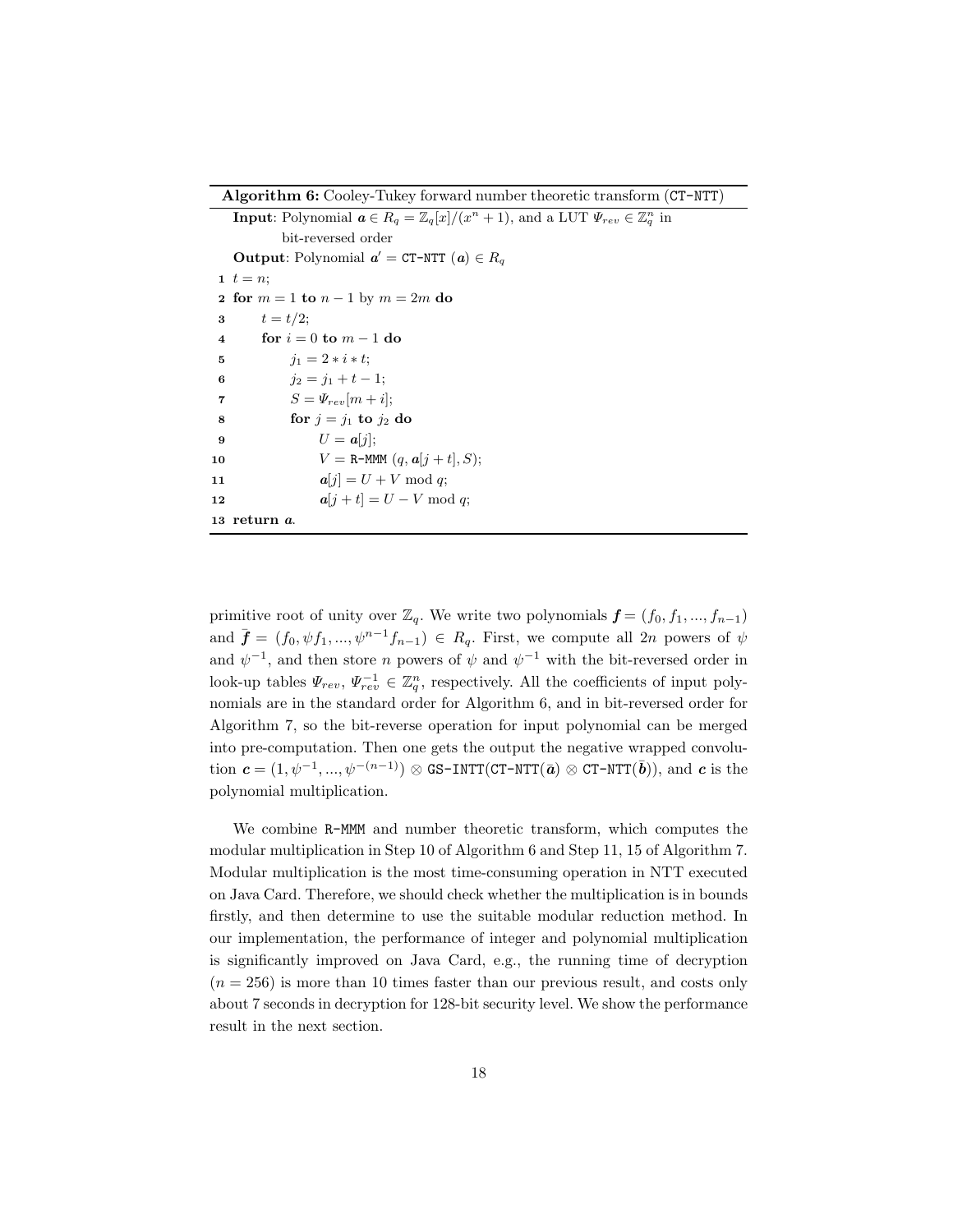**Algorithm 7:** Gentleman-Sande inverse of number theoretic transform  $(GS-INTT)$ 

**Input**: Polynomial  $\mathbf{b} \in R_q = \mathbb{Z}_q[x]/(x^n + 1)$ , and a LUT  $\Psi_{rev}^{-1} \in \mathbb{Z}_q^n$  in bit-reversed order **Output**: Polynomial  $b' =$  GS-INTT  $(b) \in R_q$  $1 \, t = 1;$ **2 for**  $m = n$  **to** 2 by  $m = m/2$  **do 3**  $h = m/2, j_1 = 0;$ **4 for** *i* = 0 **to** *h −* 1 **do 5**  $j_2 = j_1 + t - 1;$ **6**  $S = \Psi_{rev}^{-1}[h + i];$ **7 for**  $j = j_1$  **to**  $j_2$  **do 8**  $U = b[j];$ **9**  $V = b[j + t];$ **10**  $$ **11** *b*[ $j + t$ ] = R-MMM  $(q, (U - V), S);$ **12**  $j_1 = j_1 + 2t;$ 13  $t = 2t$ ; **14 for** *i* = 0 **to** *n −* 1 **do 15**  $$ **16 return** *b*.

# **5 Performance of ring-LWE scheme on Java Card**

In this section, we report the experimental results of running discrete Gaussian sampling methods and LPR-LWE scheme on a standard Java Card (**JCOP v2.4.1 NXP J3A081 Dual Interface Card**: Java Card Version: 2.2.2; Global Platform: 2.1.1; ISO/IEC 7816, T=0, T=1 (kbit/s): 223.2; ISO/IEC 14443 T=CL (kbit/s): 848; available EEPROM Options KByte: 80; ROM (free for Applets, up to KBytes): 76; APDU Buffer (RAM/Bytes): 1462). In our case, the random values are generated by pre-computing using our improved discrete Gaussian sampling methods.

# **5.1 Performance results of discrete Gaussian sampling on Java Card**

We implement the Knuth-Yao algorithm and discrete Ziggurat algorithm with and without optimization on Java Card. With the precision  $l = 128$  bits, it is infeasible to use large parameters because of the memory limitation. We choose the parameter sets  $(n, s) \in \{(128, 8.62), (256, 11.31)\}\$  same as in [15] to ensure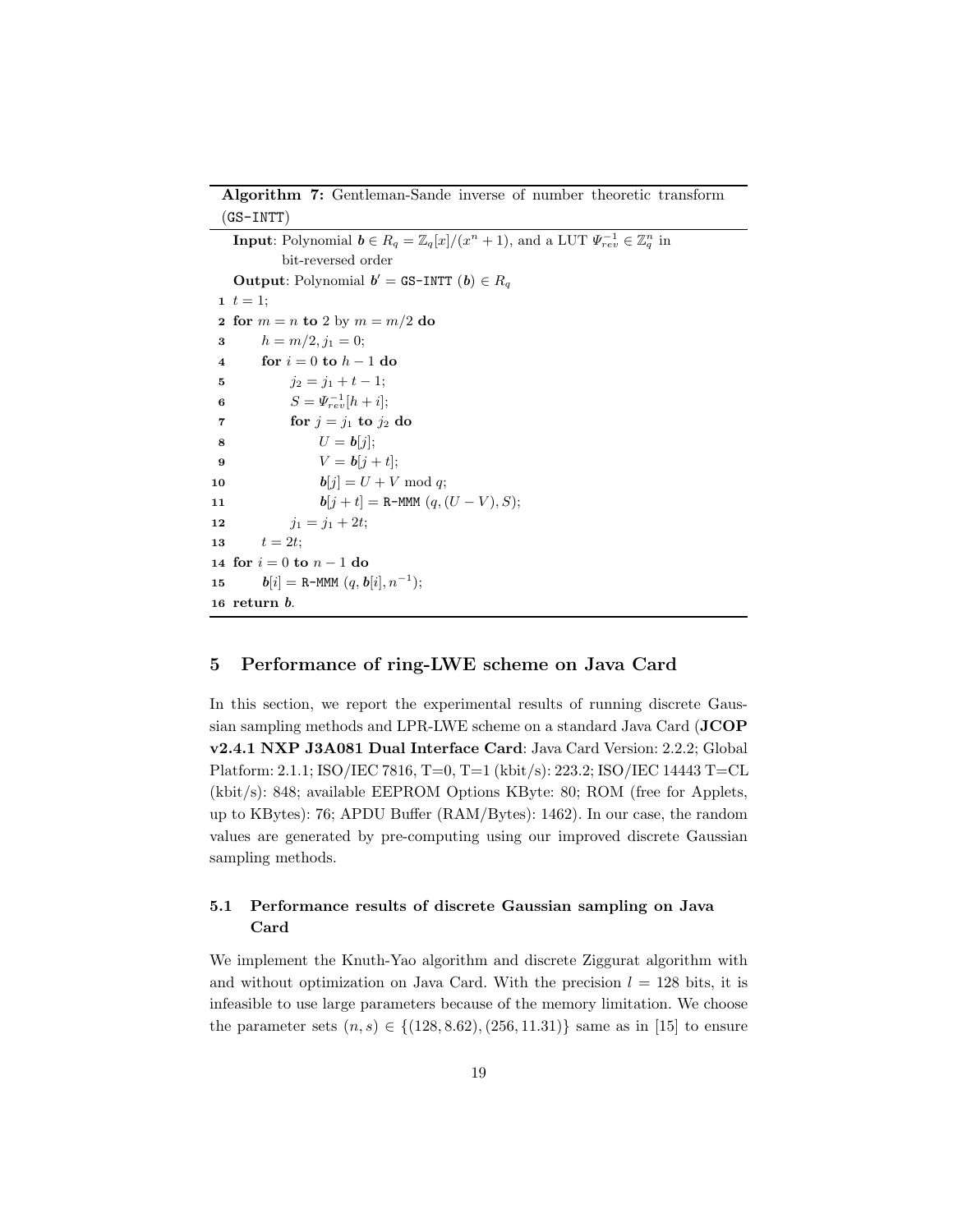|                  |       | Running time (s)                               | Storage (KBytes)      |                        |  |
|------------------|-------|------------------------------------------------|-----------------------|------------------------|--|
| Sampling method  |       | $(n, s) = (128, 8.62)$ $(n, s) = (256, 11.31)$ | $(n,s) = (128, 8.62)$ | $(n,s) = (256, 11.31)$ |  |
| $DZ$ [Alg.1]     | 11.01 | 24.49                                          | 22.40                 | 24.29                  |  |
| $DZO$ [Alg.2]    | 2.25  | 5.01                                           | 22.51                 | 24.39                  |  |
| $DZO-SP[Alg.2]$  | 1.92  | 3.89                                           | 18.16                 | 19.67                  |  |
| $KY$ [Alg.3]     | 4.87  | 12.37                                          | 6.19                  | 7.95                   |  |
| KYO [Alg.4]      | 1.15  | 2.47                                           | 4.32                  | 5.48                   |  |
| $KYO-SP [Alg.4]$ | 1.11  | 2.41                                           | 3.29                  | 4.24                   |  |

Table 3: Experimental comparison of discrete Gaussian sampling methods on Java Card for different parameter sets

the statistical distances for the discrete Ziggurat algorithm and the Knuth-Yao algorithm are at most 2*−*<sup>100</sup> as in [5]. The number of rectangles is 63 for discrete Ziggurat algorithm [3]. To ensure the security and accuracy of discrete Gaussian sampling, the precision  $l = 128$  bits for these algorithms is sufficient in our case. However, the memory size and computing power are limited according to the specification of Java Card. Under this circumstance, it is necessary to use a relatively less precision. Moreover, when a smaller look-up table comes true, larger parameters can be used on Java Card. According to Lemma 2 in [11], a more suitable precision can be used. For each algorithm with  $n = 128$  (resp. 256), we choose the precision  $l = 104$  (resp.105) bits. As shown in Table 3, we compare the following sampling methods on Java Card: the original discrete Ziggurat (DZ, Algorithm 1)/Knuth-Yao algorithm (KY, Algorithm 3), the optimized discrete Ziggurat algorithm by using Algorithm 2 (DZO), and our optimized Knuth-Yao algorithm (KYO, Algorithm 4). Moreover, DZO-SP denotes the discrete Ziggurat algorithm with optimization using a suitable precision, and KYO-SP denotes the Knuth-Yao algorithm with optimization using a suitable precision. For each algorithm with  $n = 128$  and 256, Table 3 shows the running time in seconds (s) and storage in kilobytes (KBytes).

Apparently, there are notable improvements by means of the appropriate optimizations for not only Knuth-Yao algorithm, but also discrete Ziggurat algorithm from Table 3.

Compared with KY, KYO takes less running time and memory consumption that is about 5 times faster than KY for any selected parameter sets. Compared with DZ, DZO shows better performance that is more than 4 times faster than DZ for any chosen parameter sets. It is clear that KYO-SP uses much less storage than KYO and DZO-SP has higher speed with smaller look-up tables than DZO.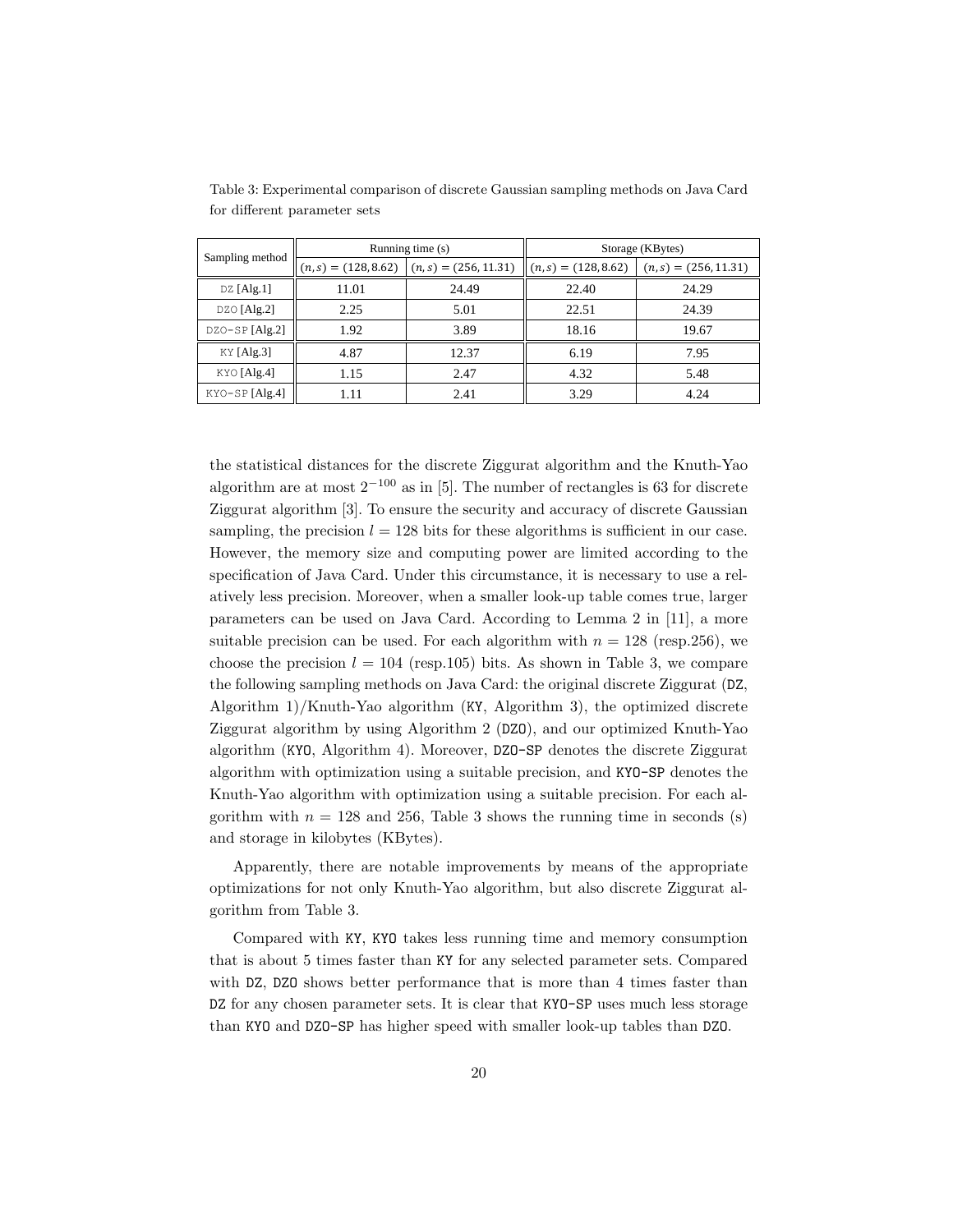Note that KY, KYO, and KYO-SP have better performances than DZ, DZO, and DZO-SP for both running time and memory consumption. The calculation of discrete Ziggurat algorithm can be sped up by two different ways. The first way is to optimize the time-consuming operation of generating random *l*-bit binary numbers such as Algorithm 2. It is clear that this technique improves the efficiency of discrete Ziggurat algorithm significantly. However, for any random *l*-bit binary number, there are at most  $2<sup>l</sup> - 1$  numbers which are not greater than it. It is difficult to store such scale of numbers on Java Card. Therefore, these numbers cannot be pre-determined. Another method could be increasing the number of rectangles. If there are more rectangles, the area covered by them will tighter enclose the area under the probability density function [3]. However, if a larger *m* is chosen, the additional values of coordinates have to be stored, increasing the memory requirements. Hence, the promotion of discrete Ziggurat algorithm is limited to a certain level. For these reasons, we noticed that DZ and DZO are much slower than KY and KYO on standard Java Card. On the other hand, Knuth-Yao algorithm has less precomputation and a smaller lookup table than discrete Ziggurat algorithm, because it only pre-computes the probabilities of all values in the specified range and stores their binary expansions into a probability array. Apart from this, discrete Ziggurat algorithm has to precompute the coordinates of all rectangles as well. Hence, Knuth-Yao algorithm is better than discrete Ziggurat algorithm for a memory-constrained device such as the standard Java Card platform.

### **5.2 Performance results of LPR-LWE on Java Card**

In this subsection, we only report the performance results of key generation, encryption, and decryption of LPR-LWE without discrete Gaussian sampling, since we have generated all random values by pre-computing. We implement LPR-LWE scheme and generate key pairs by using parameters in Table 1.

Table 4 shows the performance results of LPR-LWE executed on a standard Java Card without using any additional co-processor. Compared to these performances, the running time of LPR-LWE with dimension 128 is less than half of that with dimension 256 due to the smaller size and modulus. The running time ratio for key generation, encryption and decryption is almost 1 : 2 : 1. Furthermore, we can see that the current execution speed of LPR-LWE is much improved with performance acceleration of more than 10 times compared with our previous work [43]. The reason is that we refactor our code, pre-computing the bit-reversed permutation and keeping the number of temporary objects to a minimum in R-MMM and NTT computations.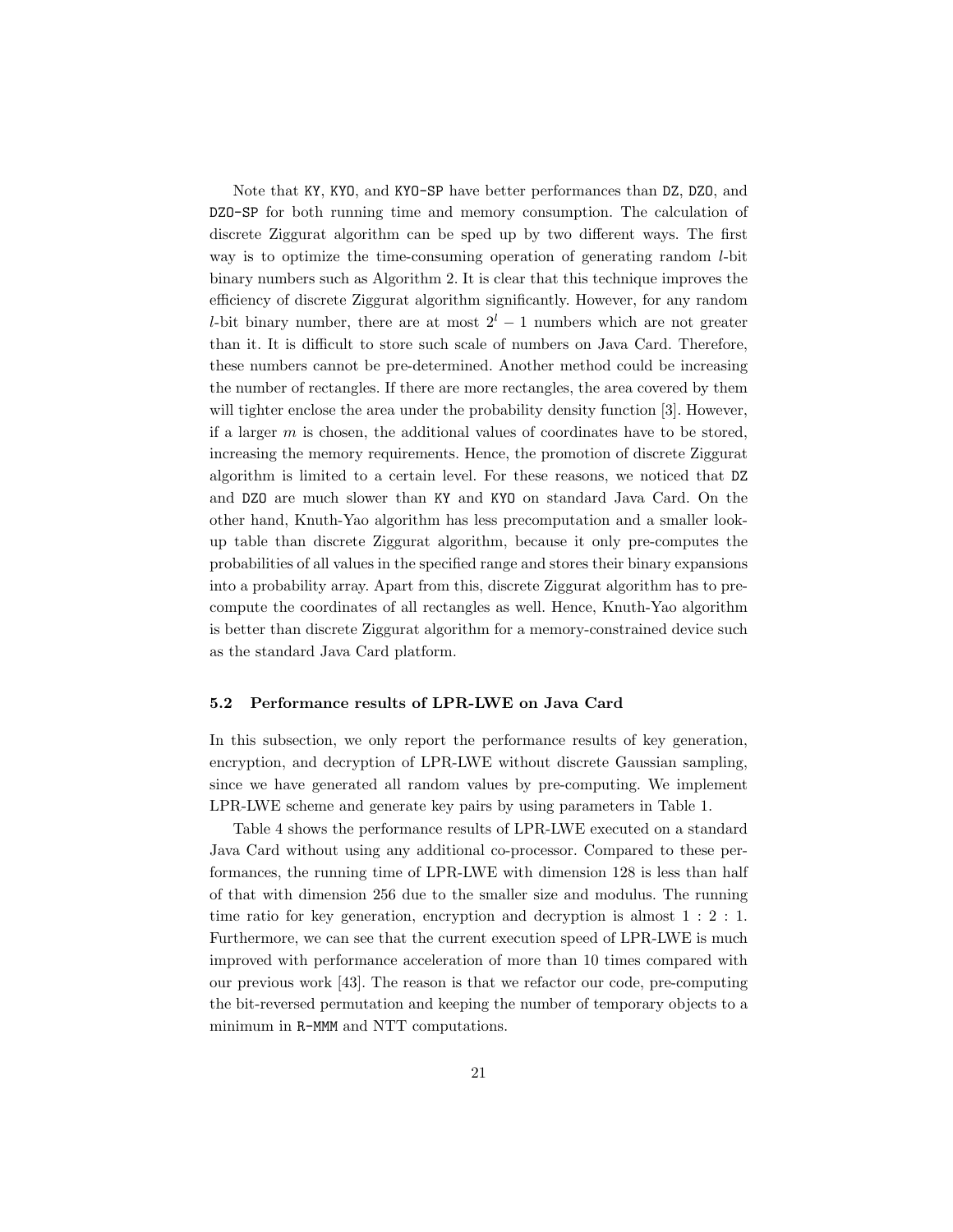|                   | Key-Gen       |            | Enc              |            | Dec               |            |
|-------------------|---------------|------------|------------------|------------|-------------------|------------|
| dimension 128     | Previous [43] | <b>Now</b> | Previous [43]    | <b>Now</b> | Previous [43]     | <b>Now</b> |
|                   | 44.748        | 4.887      | 89.762           | 10.685     | 45.012            | 3.682      |
| dimension 256     | Previous [43] | <b>Now</b> | Previous [43]    | <b>Now</b> | Previous [43]     | <b>Now</b> |
|                   | 104.005       | 10.358     | 208.188          | 16.050     | 103.761           | 7.398      |
| 233-bit ECC [10]  |               |            | $\approx$ 11.618 |            | $\approx$ 5.845   |            |
| 2048-bit RSA [10] |               |            | $\approx 0.123$  |            | $\approx 622.009$ |            |

Table 4: Performance results (seconds) of LPR-LWE on Java Card for different parameter sets (comparing with our previous work in [43])

Comparing the performance between ring-LWE scheme and other cryptosystems on the standard Java Card platform is quite difficult. Firstly, we had tried to choose the prevailing public-key encryption algorithms such as RSA or ECC for comparison with the ring-LWE scheme at the approximate security level of 128 bits. However, Java Card needs some additional cryptographic co-processors that support such public encryption algorithms as RSA. Hence, because of the limited hardware resources, Java Card only offers asymmetric cryptographic support for RSA up to 2048 bits (112-bit security) and ECC up to 320 bits (160 bit security). Therefore, we can only compare our implementation of ring-LWE scheme achieving 128-bit security to 2048-bit RSA and 233-bit ECC that achieve same security level (112-bit security). According to the implementation results in [10], encryption of 233-bit ECC (Menezes-Vanstone ECC) takes about 12 seconds, and decryption takes less than 6 seconds. Encryption of 2048-bit RSA is also faster that only takes about 0.1 seconds. However, its decryption is quite slower, which running time is more than 600 seconds, i.e., over 80 times slower than that of LPR-LWE scheme  $(n = 256)$ . Even considering the differences of the test platform specifications and bit-security, decryption of LPR-LWE is still comparable to that of ECC, and much more efficient than that of RSA.

Secondly, no result of ring-LWE scheme executed on the standard Java Card platform is found in current literature. Authors in [5,6] presented the performance of the ring-LWE scheme and some authentication protocols on several smart cards including one kind of Java Card which is not standard. Their results show that the performance of lattice-based cryptography on smart card could be increased with good optimization and better hardware. However, in those papers, the authors solve modular reduction operations only for several special moduli but not for arbitrary parameters. In addition, some of the mod-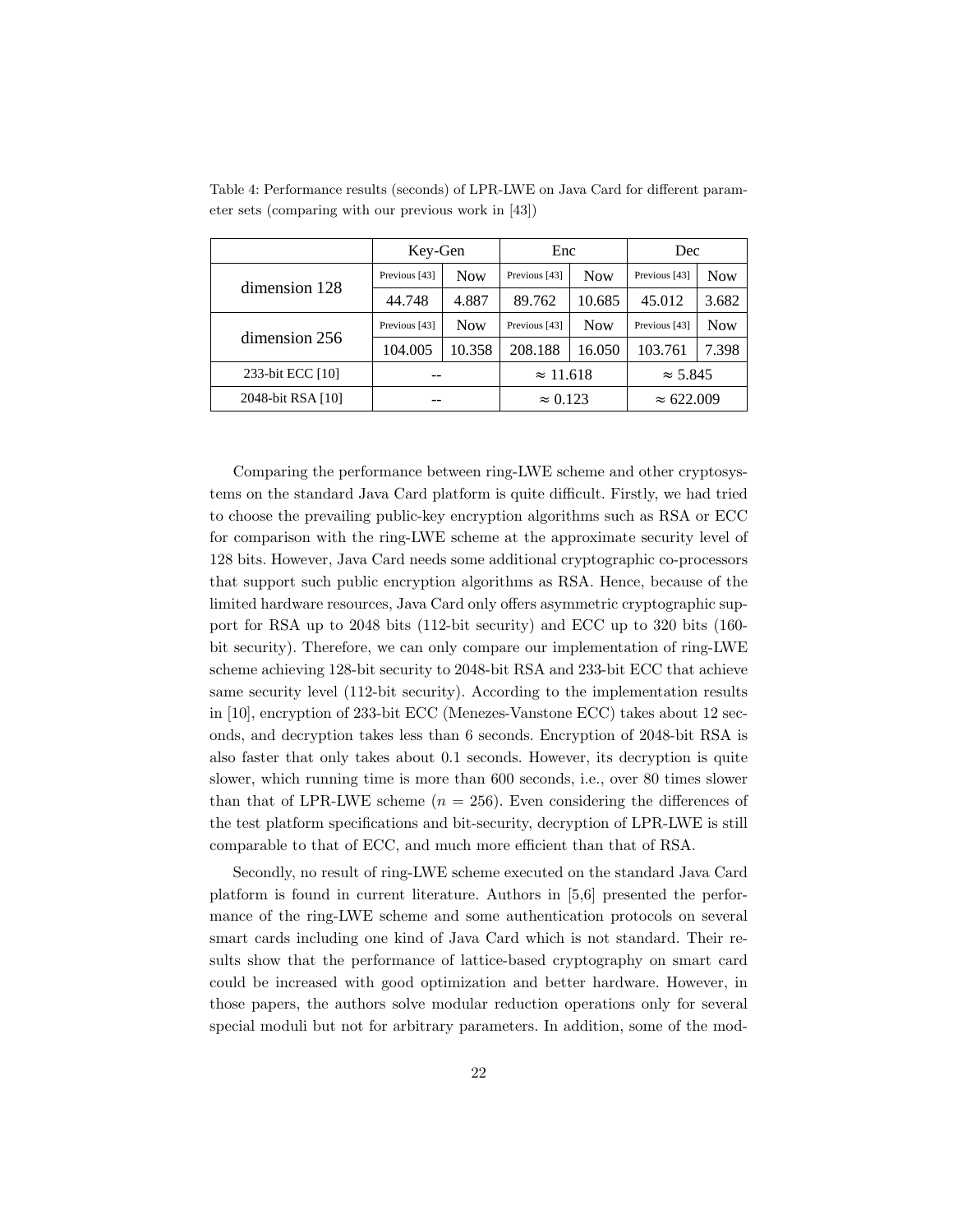

Fig. 3: Decomposition of the total running time (seconds) for different parameter sets

uli selected by them are much larger than  $2^{15}$ , and we can find that in their source code they used the signed int instances and int arrays. That indicates their environment should support big integer operations, but it also means the backward compatibility and portability of the programs are probably dismal. The authors did not discuss these in their papers. Therefore, the performance of implementations executed on different smart card platforms are hard to be compared.

### **5.3 Detailed running time of LPR-LWE on Java Card**

Figure 3 shows the decomposition of the total running time including key generation, encryption and decryption time for different parameter sets. Including many R-MMM loops in polynomial multiplication, we tested the execution time of CT-NTT and GS-INTT.

The running time of LPR-LWE with dimension 128 is less than half of that with dimension 256 due to the smaller parameter sizes. Compared with those methods, we noticed that polynomial multiplication is the single bottleneck computation that accounting for about 90% by summing both running time of CT-NTT and GS-INTT. In fact, most time is spent on R-MMM in CT-NTT/GS-INTT, and as the parameters increases, the running time of R-MMM loop within NTT increases too. As we have expected, in Figure 3, the running time required for polynomial multiplication is nearly equal to the total running time.

Figure 4 shows the proportions of computation time for different parameter sets. We see that though the running time using dimension 128 parameters only accounts for less than 50% by using dimension 256, the proportions of running time of each method are approximately equal. The results indicate that the execution time of LPR-LWE on Java Card is almost equivalent to the running time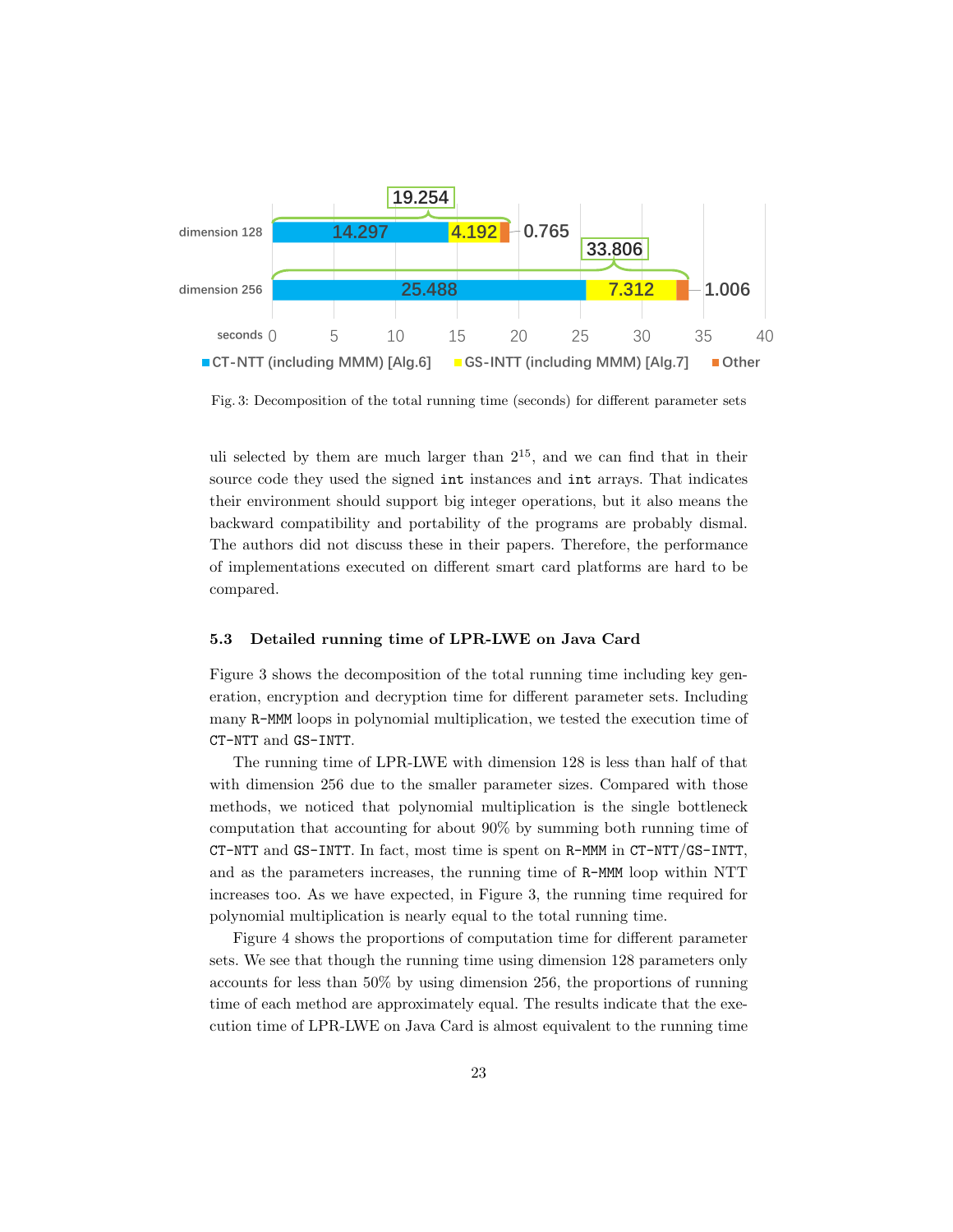

Fig. 4: The proportions of computation time for different parameter sets

of polynomial multiplication. Overall, as moduli diminish in size, the amount of modular multiplication within NTT will be reduced.

# **6 Conclusion**

We implemented ring-LWE based encryption scheme for general arguments and successfully ran the applets on a standard Java Card, the performance of different parameter sets was compared. First, we came up with an approach to solve the problem of big integer multiplication and provided nearly optimal running time (about 7 seconds in decryption for 128-bit security) on the standard Java Card [43]. Then, we proposed the improving methods for discrete Ziggurat algorithm and Knuth-Yao algorithm implementing on Java Card, and the performance of our approaches are compared. We also have used number theoretic transform to improve polynomial multiplication speed and reduce the calculated amount, and the result shows that polynomial multiplication is the primary performance bottleneck. Furthermore, by combining NTT and improved MMM, our results indicate that it is possible to implement more lattice-based cryptosystems on such a memory-constrained device.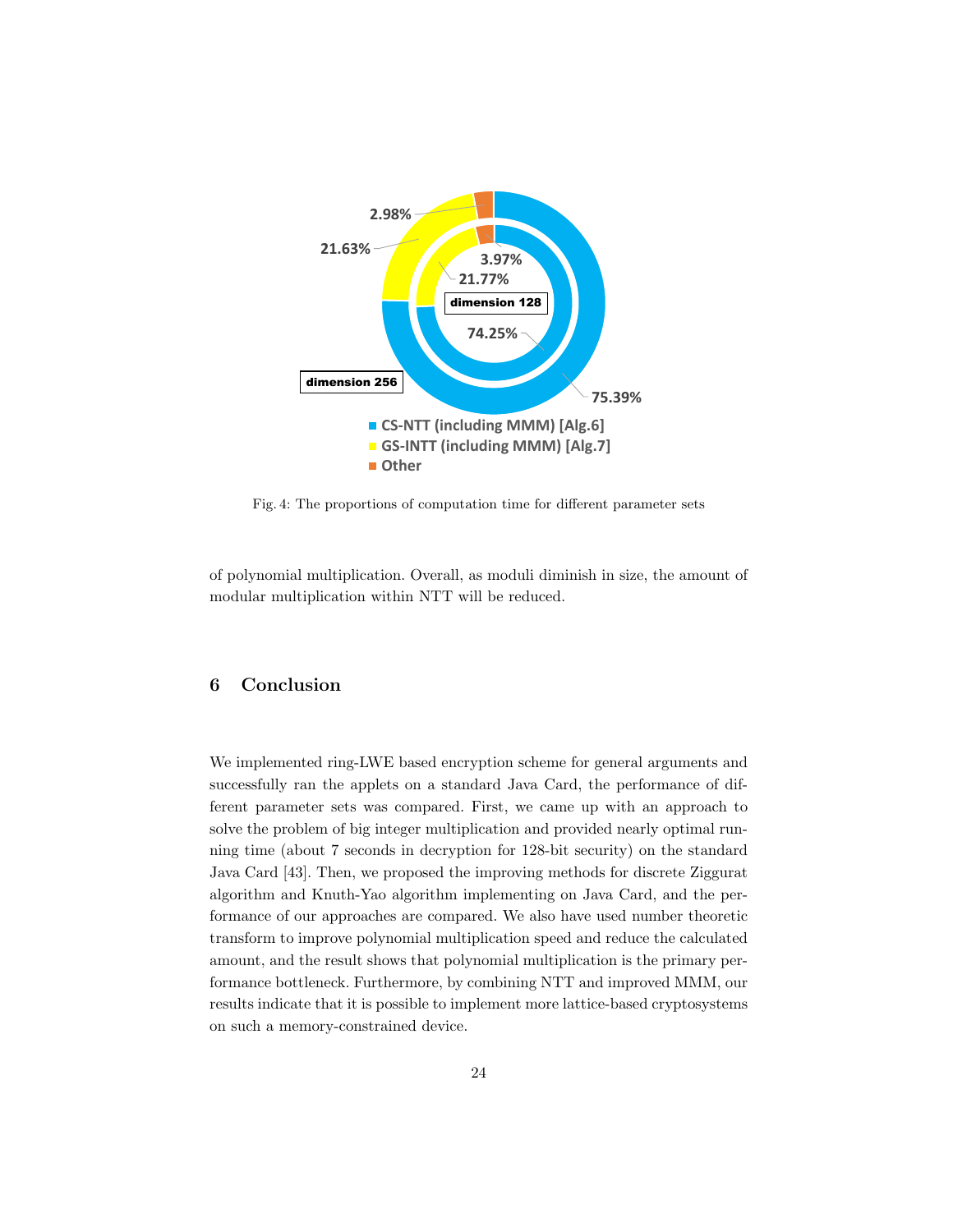# **References**

- [1] Erdem Alkim, Léo Ducas, Thomas Pöppelmann, and Peter Schwabe. "Postquantum key exchange - a new hope." In *Proceedings of the 25th USENIX Security Symposium*, pp. 327–343, 2016.
- [2] Toru Akishita and Tsuyoshi Takagi. "Power analysis to ECC using differential power between multiplication and squaring." In *Proceedings of the 7th IFIP WG 8.8/11.2 International Conference on Smart Card Research and Advanced Applications*, LNCS, Vol. 3928, pp. 151–164, 2006.
- [3] Johannes Buchmann, Daniel Cabarcas, Florian Göpfert, Andreas Hülsing, and Patrick Weiden. "Discrete Ziggurat: A time-memory trade-off for sampling from a Gaussian distribution over the integers." In *Proceeding of the 20th International Conference on Selected Areas in Cryptography – SAC 2013*, LNCS, Vol. 8282, pp. 402–417, 2013.
- [4] Johannes Buchmann, Florian Göpfert, Tim Güneysu, Tobias Oder, and Thomas Pöppelmann. "High-performance and lightweight lattice- based public-key encryption." In *Proceedings of the 2nd ACM International Workshop on IoT Privacy, Trust, and Security – IoTPTS '16*, pp. 2–9, 2016.
- [5] Ahmad Boorghany and Rasool Jalili. "Implementation and comparison of lattice-based identification protocols on smart cards and microcontrollers." In IACR Cryptology ePrint Archive, Report 2014/078, 2014.
- [6] Ahmad Boorghany, Siavash Bayat Sarmadi, and Rasool Jalili. "On constrained implementation of lattice-based cryptographic primitives and schemes on smart cards." In *ACM Transactions on Embedded Computing Systems (TECS) – Special Issue on Embedded Platforms for Crypto and Regular Papers*, Vol. 14, Issue 3, No. 42, pp. 1–25, 2015.
- [7] Jung Hee Cheon, Duhyeong Kim, Joohee Lee, and Yongsoo Song. "Lizard: Cut off the tail! Practical post-quantum public-key encryption from LWE and LWR." In IACR Cryptology ePrint Archive, Report 2016/1126, 2016.
- [8] Ruan De Clercq, Sujoy Sinha Roy, Frederik Vercauteren, and Ingrid Verbauwhede. "Efficient software implementation of ring-LWE encryption." In *Proceedings of 2015 Design, Automation & Test in Europe Conference & Exhibition (DATE)*, pp. 339–344, 2015.
- [9] Daniel Cabarcas, Patrick Weiden, and Johannes Buchmann. "On the efficiency of provably secure NTRU." In *Proceedings of 6th International Work-*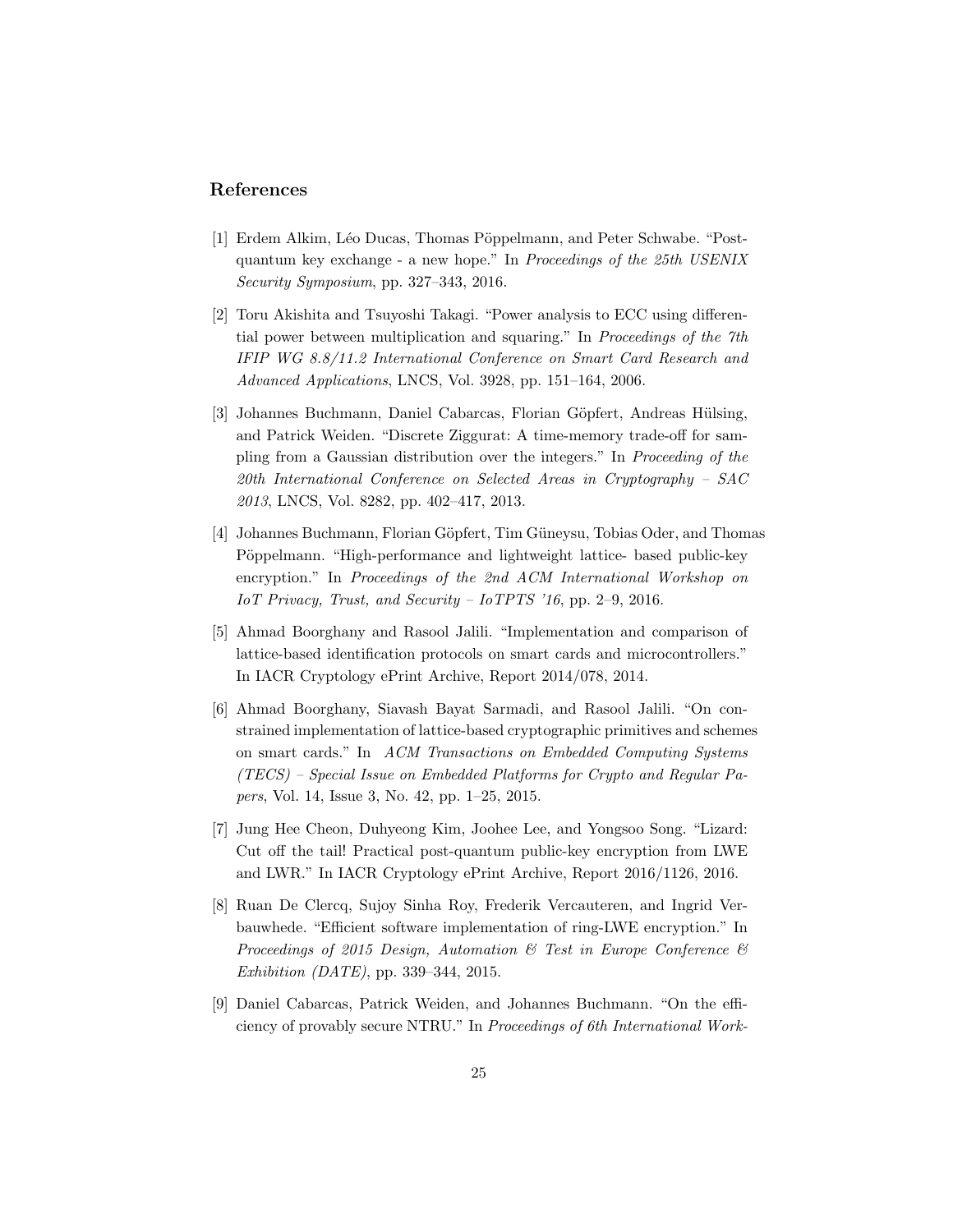*shop on Post-Quantum Cryptography – PQCrypto 2014*, LNCS, Vol. 8772, pp. 22–39, 2014.

- [10] Aaradhana A. Deshmukh, Manali Dubal, TR Mahesh, and CR Chauhan. "Data security analysis and security extension for smart cards using Java Card." In *International Journal of Advanced Information Technology (IJAIT)*, Vol. 2, No. 2, pp. 41–57, 2012.
- [11] Nagarjun C. Dwarakanath and Steven D. Galbraith. "Sampling from discrete Gaussians for lattice-based cryptography on a constrained device." In *Applicable Algebra in Engineering, Communication and Computing*, Vol. 25, Issue 3, pp. 159–180, 2014.
- [12] Léo Ducas and Phong Quang Nguyen. "Faster Gaussian lattice sampling using lazy floating-point arithmetic." In *Proceedings of the 18th International Conference on the Theory and Application of Cryptology and Information Security – ASIACRYPT 2012*, LNCS, Vol. 7658, pp. 415–432, 2012.
- [13] Tore Kasper Frederiksen. "A practical implementation of Regev's LWEbased cryptosystem." Technical report, 2010. http://daimi.au.dk/~jot2re/ lwe/
- [14] Junfeng Fan, Kazuo Sakiyama, and Ingrid Verbauwhede. "Montgomery modular multiplication algorithm for multi-core systems." In *Proceedings of 2007 IEEE Workshop on Signal Processing Systems (SIPS)*, pp. 261–266, 2007.
- [15] Norman Göttert, Thomas Feller, Michael Schneider, Johannes Buchmann, and Sorin Huss. "On the design of hardware building blocks for modern lattice-based encryption schemes." In *Proceedings of the 14th International Conference on Cryptographic Hardware and Embedded Systems – CHES 2012*, LNCS, Vol. 7428, pp. 512–529, 2012.
- [16] Tim Güneysu, Vadim Lyubashevsky, and Thomas Pöppelmann. "Practical lattice-based cryptography: A signature scheme for embedded systems." In *Proceedings of the 14th International Conference on Cryptographic Hardware and Embedded Systems – CHES 2012*, LNCS, Vol. 7428, pp. 530–547, 2012.
- [17] GlobalPlatform. "GlobalPlatform Card Specification 2.1.1." 2003. http:// www.win.tue.nl/pinpasjc/docs/Card%20Spec%20v2.1.1%20v0303.pdf
- [18] Craig Gentry, Chris Peikert, and Vinod Vaikuntanathan. "Trapdoors for hard lattices and new cryptographic constructions." In *Proceedings of the Fortieth Annual ACM Symposium on Theory of Computing – STOC '08*, pp. 197–206, 2008.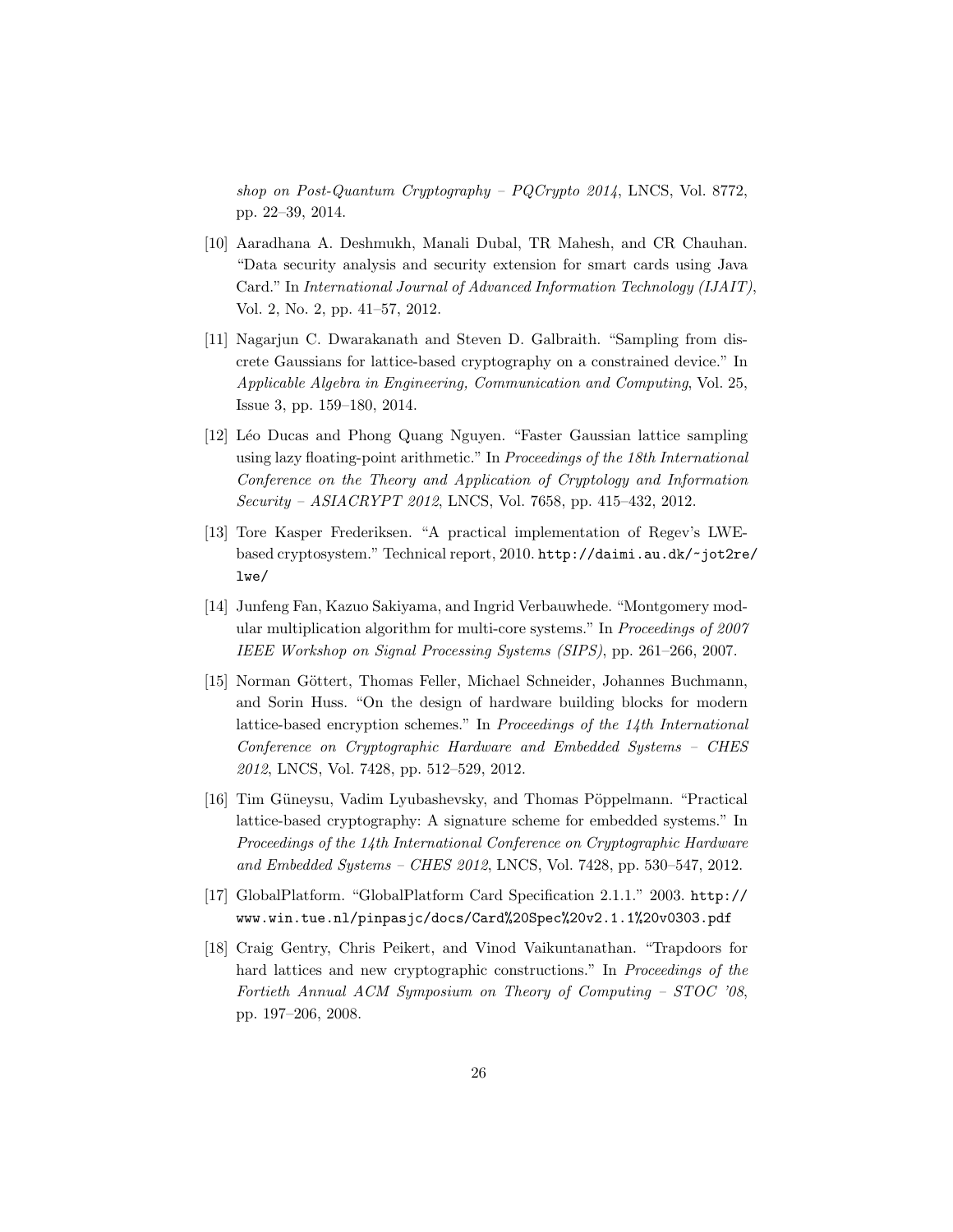- [19] ISO/IEC 7816–1:2011. "ISO/IEC 7816–1: Cards with contacts Physical characteristics." Updated in 2011. Preview: https://webstore.iec.ch/preview/ info\_isoiec7816-1{ed2.0}en.pdf
- [20] Java Card Forum. "Java Card Platform vs. Native Cards (White Paper)." 2013. https://javacardforum.files.wordpress.com/2013/11/jcf-java-vs-native-final. pdf
- [21] Cetin Kaya Koç, Tolga Acar, and Burton S. Kaliski Jr.. "Analyzing and comparing Montgomery multiplication algorithms." In *IEEE Micro*, Vol. 16, Issue 3, pp. 26–33, 1996.
- [22] Charles F. F. Karney. "Sampling exactly from the normal distribution." In *ACM Transactions on Mathematical Software (TOMS)*, Vol. 42, Issue 1, No. 3, pp. 1–14, 2016.
- [23] Donald Ervin Knuth and Andrew Chi-Chih Yao. "The complexity of non uniform random number generation." In *Algorithms and complexity: New directions and recent results*, Academic Press, pp. 357–428, 1976.
- [24] Patrick Longa and Michael Naehrig. "Speeding up the number theoretic transform for faster ideal lattice-based cryptography." In *Proceedings of the 15th International Conference on Cryptology and Network Security – CANS 2016*, LNCS, Vol. 10052, pp. 124–139, 2016.
- [25] Richard Lindner and Chris Peikert. "Better key sizes (and attacks) for LWEbased encryption." In *Proceedings of the 11th International Conference on Topics in Cryptology – CT-RSA 2011*, LNCS, Vol. 6558, pp. 319–339, 2011.
- [26] Vadim Lyubashevsky, Chris Peikert, and Oded Regev. "On ideal lattices and learning with errors over rings." In *Proceedings of the 29th Annual international conference on Theory and Applications of Cryptographic Techniques – EUROCRYPT 2010*, LNCS, Vol. 6110, pp. 1–23, 2010.
- [27] Zhe Liu, Hwajeong Seo, Sujoy Sinha Roy, Johann Großschädl, Howon Kim, and Ingrid Verbauwhede. "Efficient ring-LWE encryption on 8-bit AVR processors." In *Proceedings of the 17th International Conference on Cryptographic Hardware and Embedded Systems – CHES 2015*, LNCS, Vol. 9293, pp. 663–682, 2015.
- [28] Pedro Maat C. Massolino, Lejla Batina, Ricardo Chaves, and Nele Mentens. "Low power Montgomery modular multiplication on reconfigurable systems." In IACR Cryptology ePrint Archive, Report 2016/280, 2016.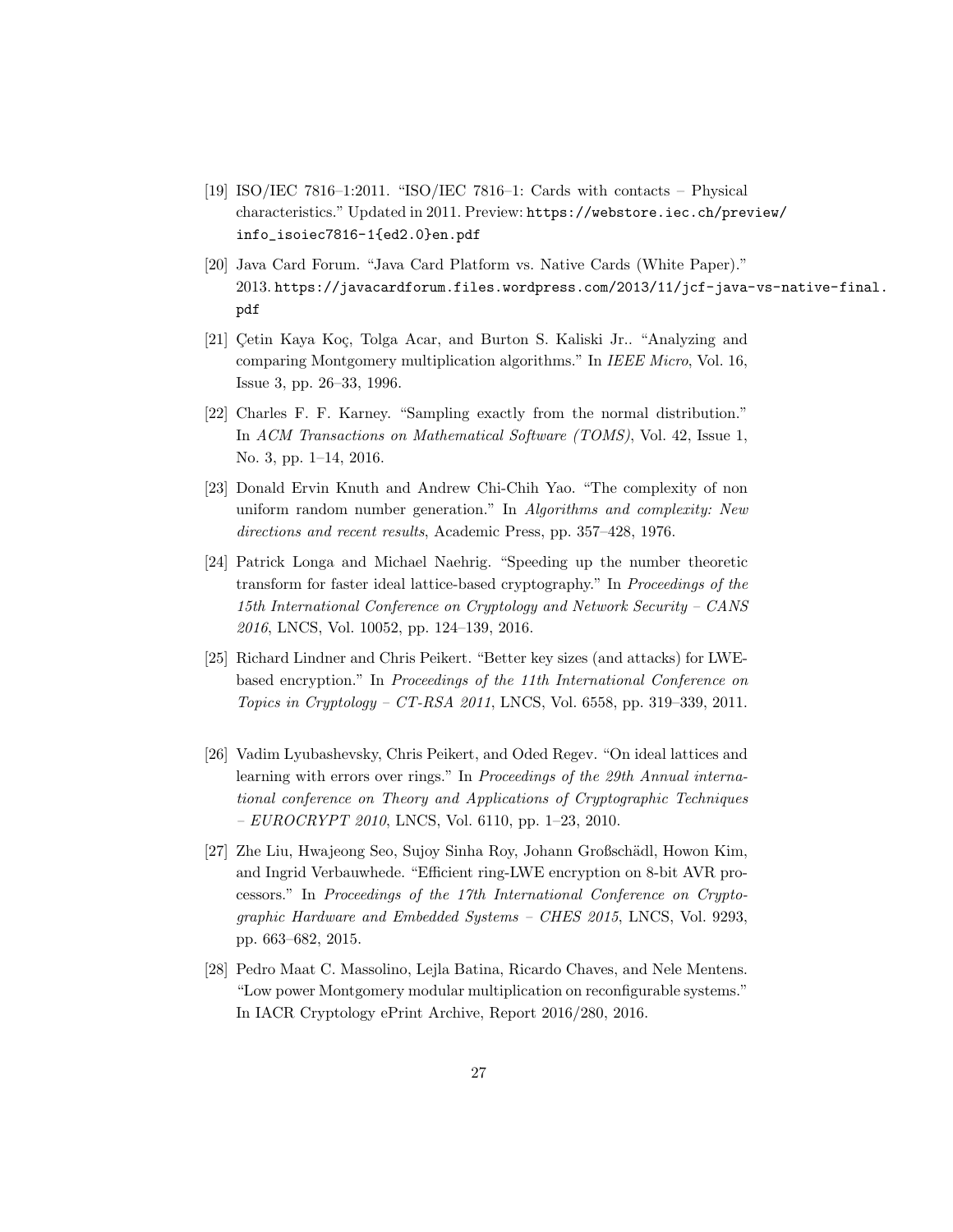- [29] Ciaran McIvor, Máire McLoone, and John Vincent McCanny. "FPGA Montgomery multiplier architectures - a comparison." In *Proceedings of 12th Annual IEEE Symposium on Field-Programmable Custom Computing Machines (FCCM)*, pp. 279–282, 2004.
- [30] Daniele Micciancio and Oded Regev. "Lattice-based cryptography." In *Post-Quantum Cryptography*, pp. 147–191, Springer-Verlag, 2009.
- [31] National Institute of Standards and Technology. "Post-Quantum Cryptography." 2017. https://csrc.nist.gov/Projects/Post-Quantum-Cryptography/
- [32] Sıddıka Berna Ors, Lejla Batina, Bart Preneel, Joos Vandewalle. "Hardware ¨ implementation of a Montgomery modular multiplier in a systolic array." In *Proceedings of 2003 IEEE International Parallel and Distributed Processing Symposium (IPDPS)*, p. 8, 2003.
- [33] Chris Peikert. "An effcient and parallel Gaussian sampler for lattices." In *Proceedings of the 30th Annual Conference on Advances in Cryptology – CRYPTO 2010*, LNCS, Vol. 6223, pp. 80–97, 2010.
- [34] Thomas Pöppelmann and Tim Güneysu. "Towards efficient arithmetic for lattice-based cryptography on reconfigurable hardware." In *Proceedings of the 2nd International Conference on Cryptology and Information Security in Latin America – LATINCRYPT 2012*, LNCS, vol. 7533, pp. 139–158, 2012.
- [35] Thomas Pöppelmann, Tobias Oder, and Tim Güneysu. "High-performance" ideal lattice-based cryptography on 8-bit ATxmega microcontrollers." In *Proceedings of the 4nd International Conference on Cryptology and Information Security in Latin America – LATINCRYPT 2015*, LNCS, Vol. 9230, pp. 346–365, 2015.
- [36] Oded Regev. "On lattices, learning with errors, random linear codes, and cryptography." In *Proceedings of the Thirty-Seventh Annual ACM Symposium on Theory of Computing – STOC '05*, pp. 84–93, 2005.
- [37] Sujoy Sinha Roy, Frederik Vercauteren, Nele Mentens, Donald Donglong Chen, and Ingrid Verbauwhede. "Compact ring-LWE cryptoprocessor." In *Proceedings of the 16th International Conference on Cryptographic Hardware and Embedded Systems – CHES 2014*, LNCS, Vol. 8731, pp. 371–391, 2014.
- [38] Sujoy Sinha Roy, Frederik Vercauteren, and Ingrid Verbauwhede. "High precision discrete Gaussian sampling on FPGAs." In *Proceeding of the 20th*